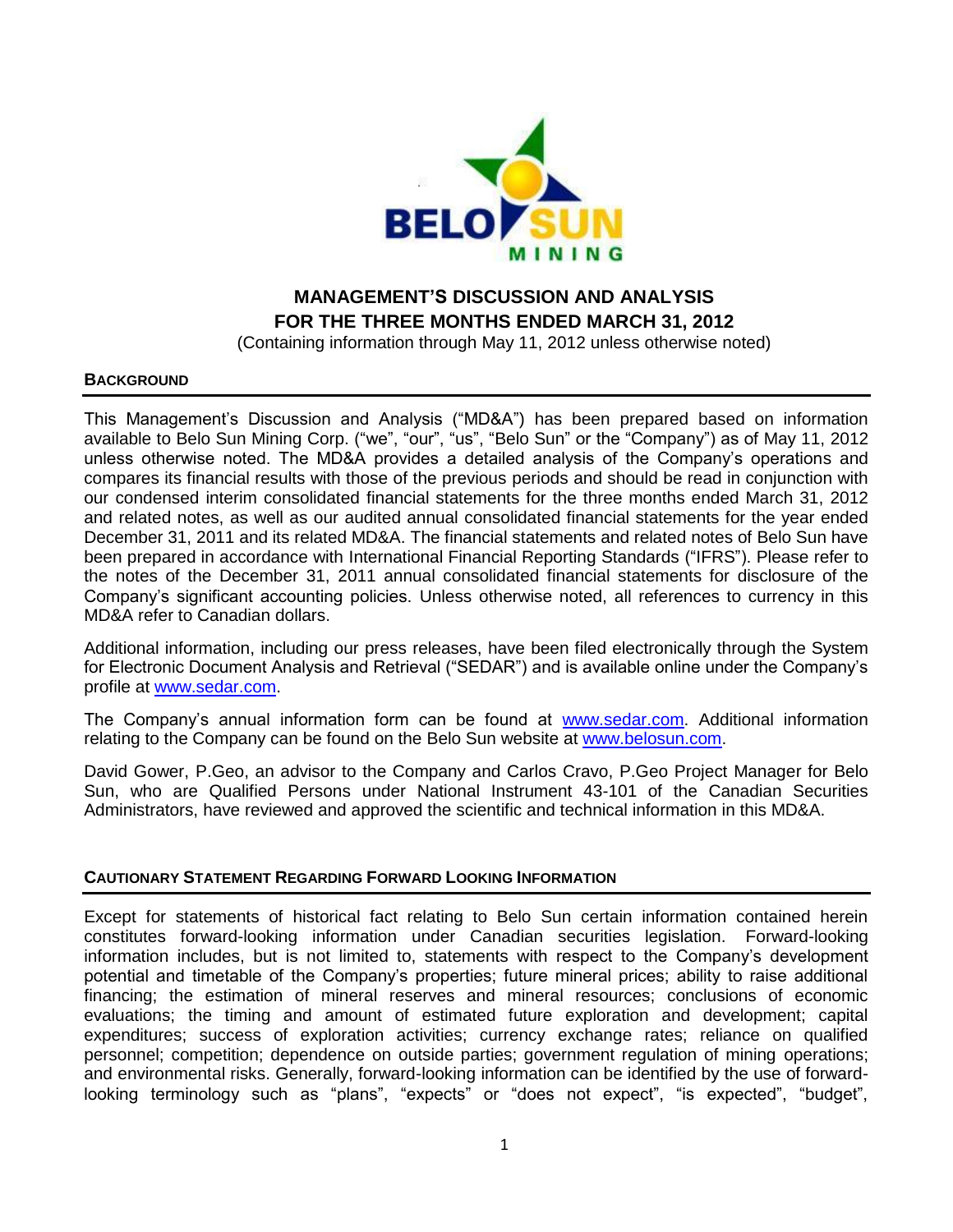"scheduled", "estimates", "forecasts", "intends", "anticipates" or "does not anticipate", or "believes", or variations of such words and phrases or statements that certain actions, events or results "may", "could", "would", "might" or "will be taken", "occur" or "be achieved". Forward-looking information is based on the opinions and estimates of management as of the date such statements are made. Estimates regarding the anticipated timing, amount and cost of future exploration at the Volta Grande Gold Project are based on management expectations, exploration done to date and recommended programs, purchase orders placed by the Company to date, actual expenditures incurred, recent estimates of exploration costs and other factors that are set out herein. Forward-looking information is subject to known and unknown risks, uncertainties and other factors that may cause the actual results, level of activity, performance or achievements of the Company to be materially different from those expressed or implied by such forward-looking information, including but not limited to risks related to: unexpected events and delays during construction; expansion and start-up; variations in mineral grade and recovery rates; revocation of government approvals; timing and availability of external financing on acceptable terms; ability to finalize required agreements for operations; actual results of current exploration activities; changes in project parameters as plans continue to be refined; future mineral prices; failure of equipment or processes to operate as anticipated; accidents, labour or community disputes and other risks of the mining industry. Although management of the Company has attempted to identify important factors that could cause actual results to differ materially from those contained in forward-looking information, there may be other factors that cause results not to be as anticipated, estimated or intended. There can be no assurance that such statements will prove to be accurate, as actual results and future events could differ materially from those anticipated in such statements. Accordingly, readers should not place undue reliance on forward-looking information. The Company does not undertake to update any forward-looking information, except in accordance with applicable securities laws.

## **OVERVIEW OF THE COMPANY**

Belo Sun is a Canadian mineral exploration company with a portfolio of properties in Brazil including its principal project the Volta Grande Gold Project in Para State. Belo Sun's other properties are the Patrocinio Gold Project in Para State and the Rainbow Alexandrite Project in Goias State.

Highlights for three months ended March 31, 2012:

- The Company's shares commenced trading on the Toronto Stock Exchange on February 16, 2012.
- The Company submitted an Environmental Impact Assessment for the Volta Grande gold project, covering the necessary monitoring and environmental studies required for the preliminary licensing for the project. The Company expects the preliminary license to be issued in the fourth quarter of 2012.
- The Company raised \$10,610,820 during Q1-2012 from the exercise of 21,515,600 warrants exercisable at \$0.50 that were due to expire on March 3, 2012.
- The Company announced an updated resource estimate subsequent to the end of the quarter which includes the results from an additional 112 diamond drill holes to February 29, 2012 since the previously announced mineral resource estimate in January 2012. Measured and Indicated mineral resources within the projected open pit are estimated to be 2.85 million ounces at an average grade of 1.69 g/t gold, a 28% increase from the January 2012 estimate. Inferred mineral resources within the projected open pit are estimated to be 1.97 million ounces at an average grade of 1.70 g/t gold, representing a 28% increase in gold grade relative to the January 2012 estimate. This new mineral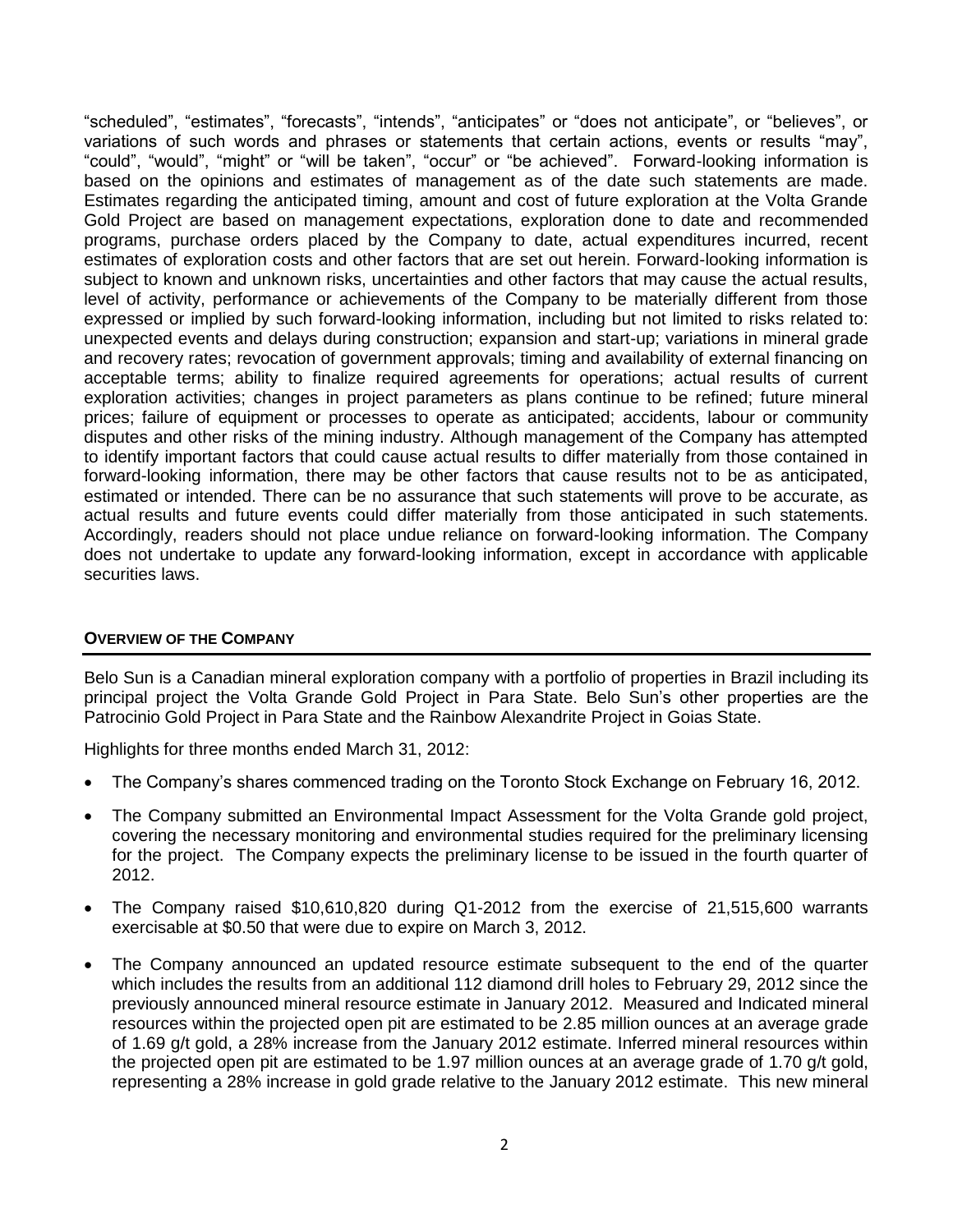resource model will be the basis for a preliminary feasibility study currently being carried out, and expected to be completed during Q3-2012. (See press release dated April 25, 2012.)

The mineral exploration business is risky and most exploration projects will not become mines. The Company may offer an opportunity to a mining company to acquire an interest in a property in return for funding all or part of the exploration and development of the property. For the funding of property acquisitions and exploration that the Company conducts, the Company depends on the issuance of shares from treasury to investors. These stock issuances depend on numerous factors including a positive mineral exploration environment, positive stock market conditions, a company's track record and the experience of management.

The Company's financial statements have been prepared in accordance with IFRS applicable to a going concern. Accordingly, they do not give effect to adjustments that would be necessary should the Company be unable to continue as a going concern and therefore be required to realize its assets and liquidate its liabilities and commitments in other than the normal course of business and at amounts different from those in the accompanying financial statements.

# **OUTLOOK**

- Belo Sun's principal focus is the Volta Grande Gold Project. The Volta Grande Gold Project has a National Instrument 43-101 compliant estimated measured and indicated mineral resource of 2,852,000 ounces of gold (52.45 million tonnes grading 1.69 grams per tonne gold) and an estimated inferred mineral resource of 1,966,000 ounces of gold (35.96 million tonnes grading 1.70 grams per tonne gold) based on 0.50-gram-per-tonne-gold cut off (see Press Release dated April 25, 2012).
- Belo Sun has completed 62 drill holes (18,707 meters) at the Volta Grande Gold Project during Q1- 2012. From April 2010 to March 2012 the Company completed 408 drill holes (108,265 meters).
- Belo Sun has selected AMEC Minpro Engenharia e Consultoria Limitada to conduct a preliminary feasibility study and work began during the Q3-2011. This is anticipated to be completed during Q3- 2012. The current plan is to have another resource update completed in Q3-2012 as the basis for a definitive feasibility study to be completed in 2013.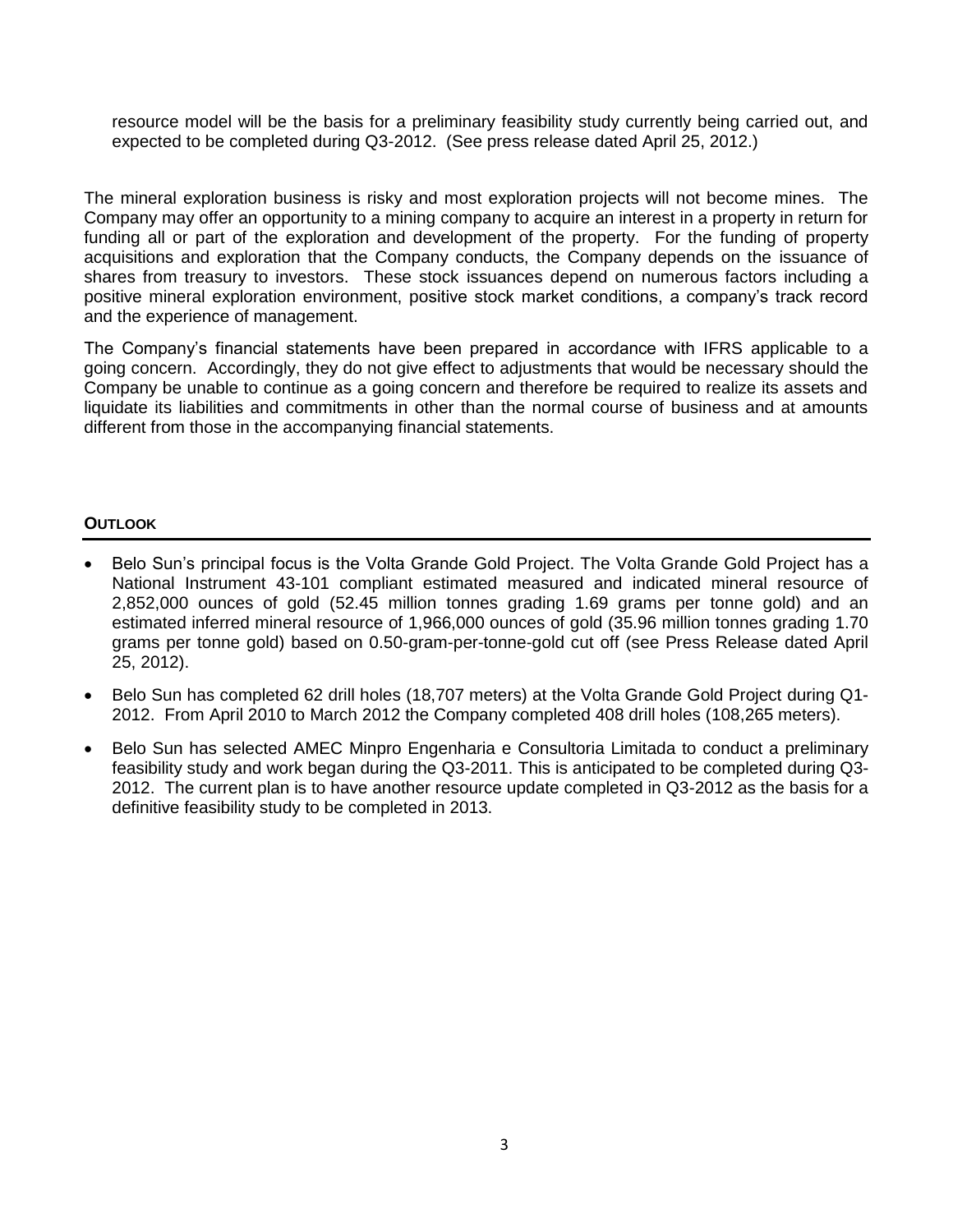# **SUMMARY OF QUARTERLY RESULTS**

The following is a summary of the Company's financial results for the eight most recently completed quarters: 31-Mar | 31-Dec | 30-Sep | 30-Jun | 31-Mar | 30-Dec | 30-Sep | 30-Jun 2012 | 2011 | 2011 | 2011 | 2011 | 2010 | 2010 | 2010

Net (loss) (\$10,191,667) (\$8,042,719) (\$11,678,884) (\$8,711,105) (\$4,437,251) (\$3,327,295) (\$2,797,719) (\$1,501,725)

Net loss per share (\$0.05) (\$0.04) (\$0.06) (\$0.04) (\$0.03) (\$0.03) (\$0.02) (\$0.01)

Working Capital\* | \$33,517,504 \$30,576,636 \$38,885,845 \$49,955,689 \$52,374,800 \$6,157,334 \$2,714,565 \$5,081,071

Total Assets | \$38,272,507| \$34,504,425| \$44,925,143| \$53,606,410| \$55,897,308| \$8,391,615| \$4,982,222| \$6,826,684|

| <b>Since the State</b><br>Liabilities | $m -$<br>. A.<br>14<br>ı ıu<br>ιDΙ<br>.טט | \$20,663 | ົົົ<br>5991<br>JZ.<br>.∠ب. | 189<br>\$42 | ጠር<br>103<br>ახბ | .828<br>$\mathbf{r}$<br>.64' | 700<br>- S49.<br>7631 | \$0 |
|---------------------------------------|-------------------------------------------|----------|----------------------------|-------------|------------------|------------------------------|-----------------------|-----|
| $\cdots$                              |                                           |          |                            |             |                  |                              |                       |     |

Working Capital is defined as current assets minus current liabilities

Total Non-current

# **Factors Affecting Comparability of Quarters**

Results of operations can vary significantly as a result of a number of factors. The Company's level of activity and expenditures during a specific quarter are influenced by the level of working capital, the availability of external financing, the time required to gather, analyze and report on geological data related to its properties and the nature of activity, and the number of personnel required to advance each individual project.

In addition, the granting of stock options in a particular quarter gives rise to stock-based compensation expense. In the first quarter of 2012, the Company recorded stock-based compensation expense of \$2,749,200 (Q4-2011 – Nil, Q3 -2011 – Nil, Q2 2011 – \$4,380,758, Q1 2011 – Nil, Q4 2010 - \$447,000, Q3 2010 - \$567,470, Q2 2010 - \$52,895). Exploration expenditures during quarters vary and can cause earnings to fluctuate. In the first quarter of 2012, the Company recorded exploration and evaluation expenses (including engineering studies) of \$7,365,317 (Q4-2011 - \$7,100,783; Q3 2011 - \$9,997,723; Q2 2011 - \$4,016,818; Q1 2011 - \$3,304,542, Q4 2010 - \$2,302,616, Q3, 2010 - \$1,923,414, Q2 2010 - \$1,132,332, Q1 2010 – \$223,390). During Q1-2012, the incurred costs in relation to feasibility and geophysical studies, in additional to some additional drilling to expand the mineral resource estimate. During Q3-2011, the Company completed an extensive infill drilling program and extended the program into Q4-2011.

Also contributing to fluctuating quarterly net (loss) are changes in foreign exchange rates. The Company holds a large portion of its monetary assets and liabilities in Brazil and therefore changes in the rate of exchange between the Brazilian Real, United States dollar and the Canadian dollar result in reported gains and losses on foreign currency fluctuations.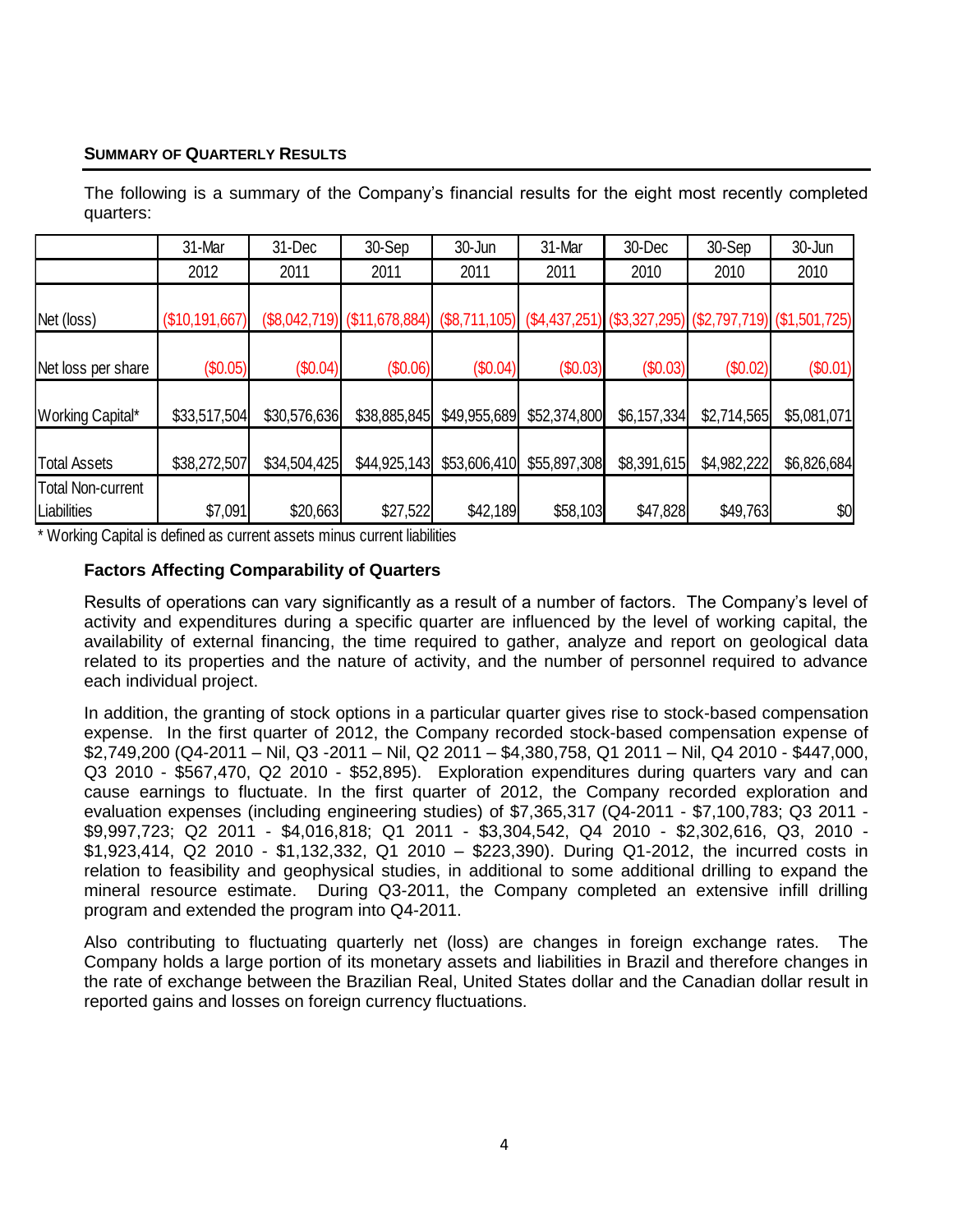## **RESULTS OF OPERATIONS – FINANCIAL**

The following is a discussion of the results of operations of the Company for the three months ended March 31, 2012. They should be read in conjunction with our condensed interim consolidated financial statements for the three months ended March 31, 2012 and related notes.

#### **For the quarters ended:**

|                                     | Three months ended March 31, |            |    |           |
|-------------------------------------|------------------------------|------------|----|-----------|
|                                     |                              | 2012       |    | 2011      |
| Net loss                            | \$                           | 10,191,667 | \$ | 4,437,251 |
| Interest income                     |                              | (416, 644) |    | (88,590)  |
| Management fees to directors        |                              | 93,002     |    | 182,979   |
| Salaries, wages and consulting fees |                              | 316,486    |    | 649,341   |
| <b>Professional fees</b>            |                              | 990        |    | 20,723    |
| General and administration          |                              | 685,034    |    | 392,763   |
| Amortization                        |                              | 44,434     |    | 27,230    |
| Share-based payments                |                              | 2,741,300  |    |           |
| Exploration and evaluation expenses |                              | 4,805,280  |    | 3,142,639 |
| <b>Engineering studies</b>          |                              | 2,560,037  |    | 161,903   |
| (Gain) loss on foreign exchange     |                              | (638,252)  |    | (51, 737) |

For the three months ended March 31, 2012, the Company recorded a net loss of \$10,191,667 (\$0.05 per share) compared to a net loss of \$4,437,251 (\$0.04 per share) for the three months ended March 31, 2011. The larger loss is attributable primarily to higher exploration and evaluation expenses, including engineering studies, and stock-based compensation expense

Salaries, wages and consulting fees are lower in Q1-2012 compared to Q1-2011 as a result of performance bonuses granted during Q1-2011. This was offset by higher fees and wages as a result of the increased activity of the Company.

General and administration costs were higher during Q1-2012 compared to Q1-2011 primarily as a result of the Company's graduation to the TSX. In addition to the listing fees, the Company incurred costs to mail their annual financials earlier as a result of the earlier filing deadlines.

Exploration and evaluation expenses, including engineering studies, were \$7,365,317 for the three months ended March 31, 2012 compared to \$3,304,542 for the three months ended March 31, 2011. In Q1-2012, the Company continued actively exploring its Volta Grande Gold Project completing approximately 62 drill holes (18,706 metres), working on environmental technical studies and a preliminary feasibility study.

Interest income was \$416,644 for the three months ended March 31, 2012 compared to \$88,590 for the three months ended March 31, 2012. The Company held significantly more cash during Q1-2012 compared to Q1-2011 on which interest income was earned.

Share-based payments was \$2,749,200 for the three months ended March 31, 2012 in relation to the 3,480,000 stock options granted to directors, officers, employees and consultants of the Company. During Q1-2011, no stock options were granted, and no share-based payments expense was incurred.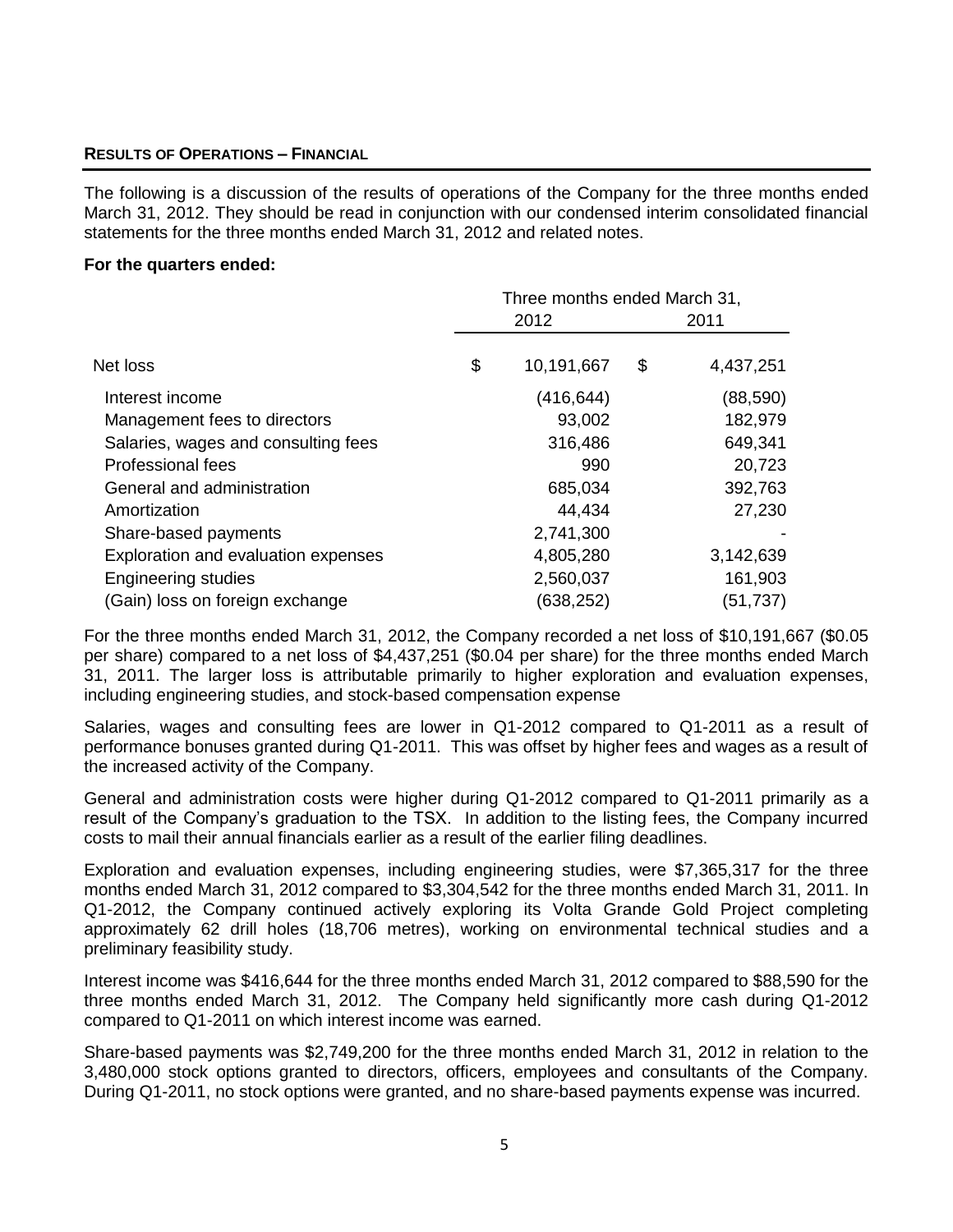The Company also recognized a foreign exchange gain of \$638,252 during Q1-2012 (Q1-2011 – a gain of \$51,737). The US dollar weakened throughout the current quarter and a large portion of net assets are held in Brazilian Reais resulting in this gain.

During the three months ended March 31, 2012, the Company spent \$7,255,723 on operations, raised \$10,771,600 from the exercise of warrants and options, paid lease obligations of \$23,751 and purchased capital assets of \$89,719. During the three months ended March 31, 2011, the Company spent \$3,540,346 on operations, raised \$48,520,690 from the issuance of shares in a financing, raised \$2,286,090 from the exercise of warrants and options, paid lease obligations of \$nil, and incurred \$112,448 in capital asset expenditures.

# **LIQUIDITY AND CAPITAL RESOURCES**

Given the nature of the Company's operations, the most relevant financial information relates primarily to current liquidity, solvency and planned expenditures. The Company's financial success will be dependent upon the development of a property that leads to the discovery of economically recoverable reserves. Such development may take years to complete and the amount of resulting income, if any, is difficult to determine.

The Company currently has negative operating cash flow and finances its mineral exploration activities through equity financing. The Company's financial success will be dependent on the economic viability of its mineral exploration properties and the extent to which it can establish economic reserves and operations.

The Company had working capital of \$33,517,504 as at March 31, 2012 (December 31, 2011 - \$30,575,636) including cash and cash equivalents of \$35,914,183 (December 31, 2011 - \$32,415,945). None of the cash equivalents are invested in asset-backed securities.

The Company is currently focusing its efforts on the Volta Grande Gold Project.

# **Exercise of Warrants and Options**

During the three months ended March 31, 2012, 21,790,600 warrants and options were exercised for proceeds of \$10,771,600.

## **Long Term Investment**

The investment consists of a term deposit of 1,025,291 Reais (December 31, 2011 – 1,005,805 Reais), including accrued interest, to fund potential amounts owing to Companhia de Pesquisa de Recoursos Minerais ("CPRM"). The term deposit matures on April 22, 2013 and bears interest at a floating rate of approximately 9.19% (December 31, 2010 – 10.2%).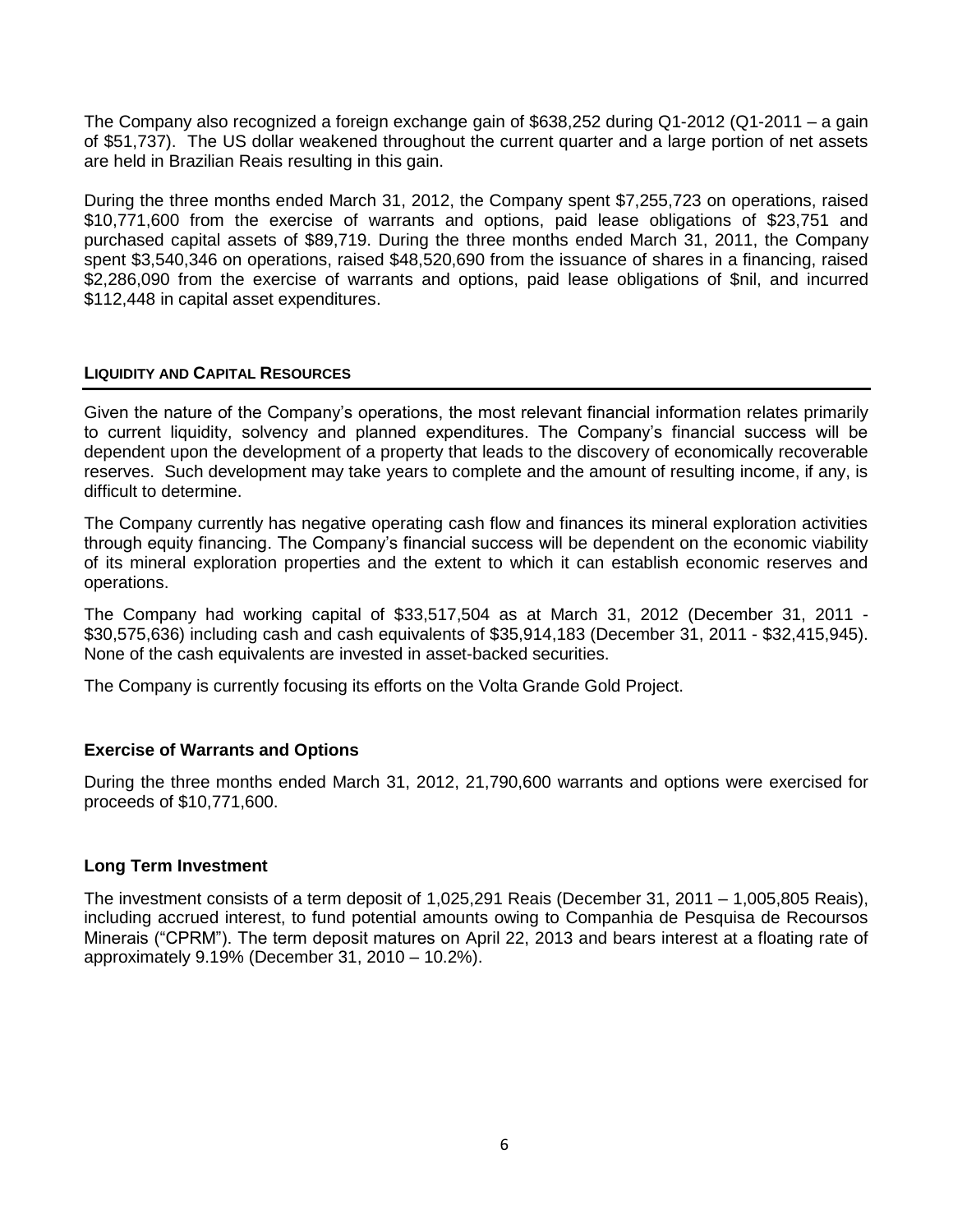# **Currency Risk**

The Company operates internationally and is exposed to foreign exchange risk as certain expenditures are denominated in non-Canadian dollar currencies. Foreign exchange risk is predominantly to the United Stated dollar and Brazilian Real.

A strengthening of \$0.01 in the United States dollar against the Brazilian Reais would have decreased net income by approximately \$306,000 for the three months ended March 31, 2012 (March 31, 2011 - \$3,000). A strengthening of \$0.01 in the Canadian dollar against the United States dollar would have decreased accumulated other comprehensive income by approximately \$168,000 for the three months ended March 31, 2012 (March 31, 2011 - \$2,000). At March 31, 2012, one Canadian dollar was equal to 1.0025 United States dollars (March 31, 2011 – 1.0314) and one Canadian dollar was equal to 1.8228 Brazilian Reais (March 31, 2011 – 1.5762).

As at March 31, 2012 the monetary balances in non-Canadian dollar currencies are as follows:

| Cash                                     | \$<br>34,225,257 | \$<br>10,772 |
|------------------------------------------|------------------|--------------|
| Accounts receivable and prepaid expenses | 628,662          |              |
| Long term investment                     | 1,025,291        |              |
| Accounts payable                         | (5, 178, 058)    | (3,602)      |
| Lease payable                            | (80, 415)        |              |
|                                          | \$<br>30,620,737 | 7.170        |

Brazilian Reals United States Dollar

# **Capital Risk Management**

The Company includes cash and equity, comprised of issued common shares, share-based payment reserve, warrants and deficit, in the definition of capital. The Company's objectives when managing capital is to maintain its ability to continue as a going concern in order to provide returns for shareholders and benefits for other stakeholders.

The Company manages its capital structure and makes adjustments to it based on the funds available to the Company in order to support the acquisition and exploration of mineral properties. The Board of Directors does not establish quantitative return on capital criteria for management but rather relies on the expertise of the Company's management and consultants to sustain future development of the business.

The Company's properties are in the exploration stage and, accordingly, the Company is dependent upon external financings to fund activities. In order to carry out planned exploration and pay for administrative costs, the Company will spend its existing working capital and raise the additional funds required.

Management reviews its capital management approach on an ongoing basis and believes that this approach is reasonable given the relative size of the Company. There were no changes in the Company's approach to capital management during the three months ended March 31, 2012. The Company is not subject to externally imposed capital requirements.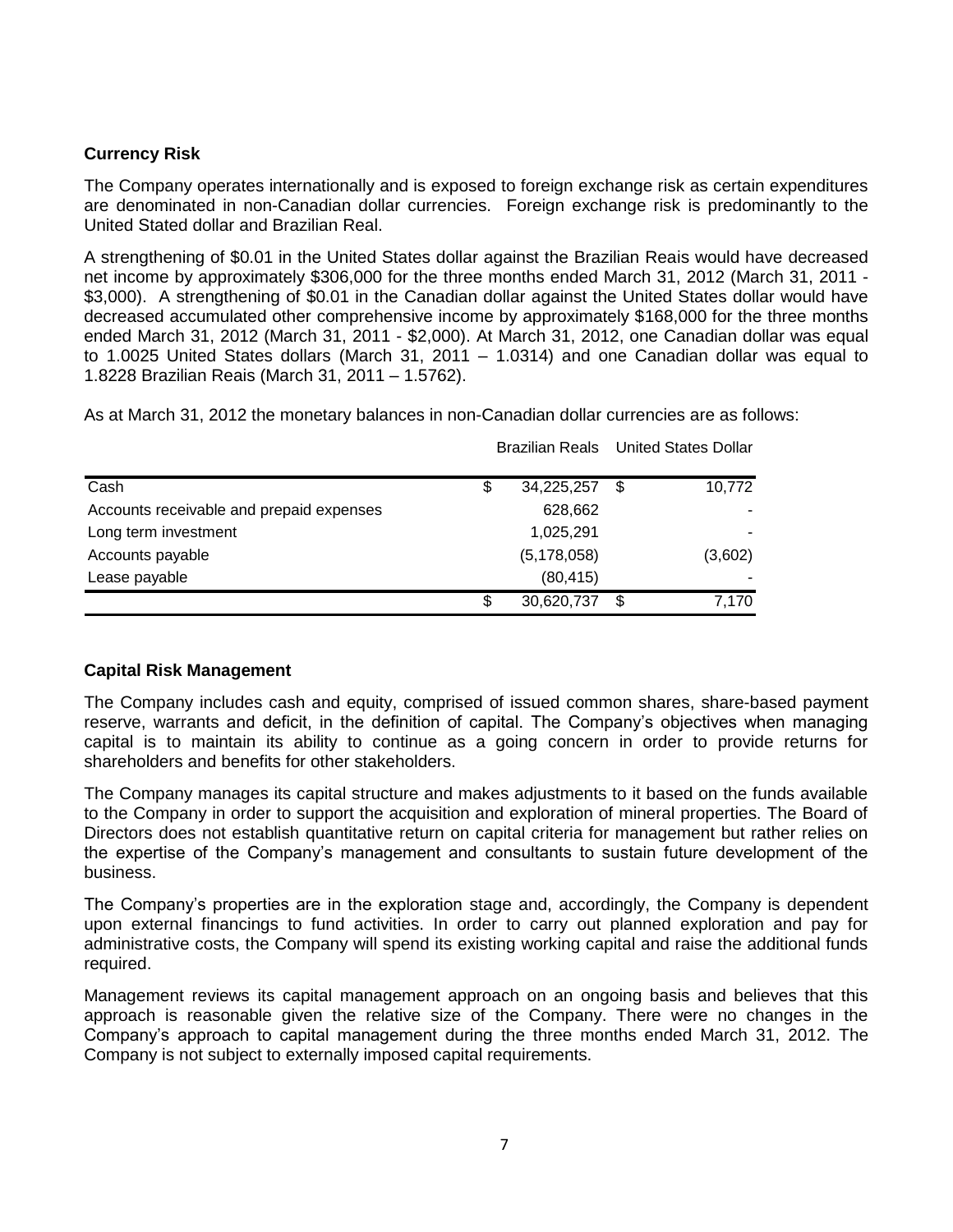# **Commitments**

## *Long Term Investment*

The Company maintains an interest bearing term deposit to cover the future royalty payments. There has been no production at Volta Grande thus no royalties payable and no amounts were withdrawn by the CPRM.

## *Management Contract Commitments*

The Company is party to certain management contracts. These contracts require that additional payments of up to \$3,000,000 be made upon the occurrence of certain events such as a change of control. Minimum commitments remaining under these contracts were approximately \$566,000, all due within one year.

## *Environmental Commitments*

The Company's mining and exploration activities are subject to various federal, provincial and international laws and regulations governing the protection of the environment. These laws and regulations are continually changing and generally becoming more restrictive. The Company conducts its operations so as to protect public health and the environment and believes its operations are materially in compliance with all applicable laws and regulations. The Company has made, and expects to make in the future, expenditures to comply with such laws and regulations.

The only capital resource of the Company is the plant, property and equipment at \$1,169,980 (net book value).

### **RESULTS OF OPERATION - EXPLORATION**

## **VOLTA GRANDE PROPERTY**

Volta Grande, the Company's primary focus, is an advanced-stage exploration project located in Para State, Brazil where an indicated and inferred gold resource has been delineated by the Company. The mineral resource is comprised of 2,852,000 measured and indicated ounces of gold (52.45 million tonnes grading 1.69 g/t gold) and 1,966,000 inferred ounces of gold (35.96 million tonnes grading 1.70 g/t gold) using a 0.50 g/t gold cut-off (see Press Releases dated April 25, 2012).

## *Agreement*

In 2005, the Company signed an agreement modifying the terms of the acquisition of a 100 percent interest in the Volta Grande Gold Property located in the Para State, approximately 60 kilometres southwest of the city of Altamira in northern Brazil (the "Volta Grande Property"). Under the original terms of the contract signed in 2004, the Company was to pay US\$3 million over four years. Under the modified agreement the Company agreed to pay to the Vendor a total of US\$600,000 which was paid in 2006. The transfer of title to the Volta Grande Property occurred following the arrangements with CPRM, whereby the Company has committed to pay CPRM 3,740,000 Reais if a mineable deposit is defined on the Volta Grande Property. Payments would begin two years following production and could be paid over ten years on a quarterly basis. As security, the Company had purchased a term deposit of 3,740,000 Reais.

In March 2008, the Company successfully renegotiated the agreement with CPRM. Under the new terms, CPRM released to the Company 3,525,087 Reais of the total term deposit of 4,273,087 Reais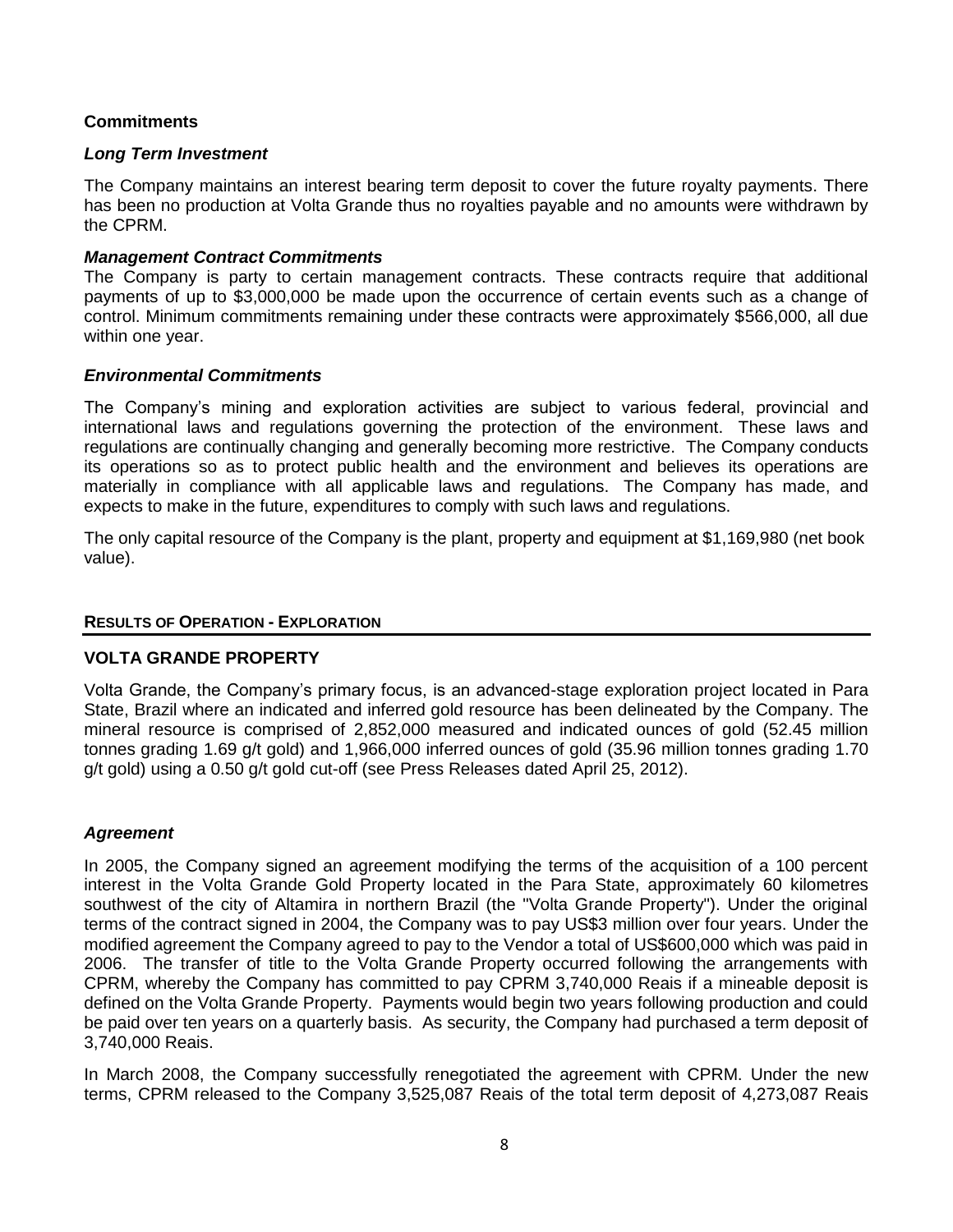held in security to cover the Company's debt owed to CPRM. In addition the Company allocated the balance of the original term deposit that was not released, amounting to 748,000 Reais, to be retained in an interest bearing term deposit to cover future royalty payments. There has been no production at Volta Grande resulting in no royalties payable and no amounts were withdrawn by the CPRM.

# *Background*

The 100% owned Volta Grande Gold Project is located approximately 60 kilometres southwest of the town of Altamira (pop. 100,000) in the northern region of Para State. The geological setting (*Tres Palmeiras greenstone belt*) at the project areas is part of the same sequences present in the Carajas "World Class" mineral province.

Gold mineralization was identified at numerous sites in the 1990s by past operators TVX Gold Inc. (now part of Kinross) and Battle Mountain Exploration (now part of Newmont). Historical drilling by these companies included more than 27,000 meters of combined core, auger, and reverse circulation drilling and several thousand channel and soil samples. Preliminary metallurgical work indicated that Volta Grande mineralization is amenable to conventional milling and cyanidation process methods, with gold recoveries of up to 95% in bottle roll tests.

The shear-hosted mineral resource at Volta Grande is contained in three main areas (Ouro Verde and Grota Seca at the North Block and the South Block), all of which have development in the form of artisanal workings into them. Within these areas, there are numerous narrow zones of high-grade gold mineralization, with potential for expansion along strike and at depth. There is also potential for the discovery of additional mineralized zones within the large alteration envelope in the host intrusive which has been traced for more than three kilometers along strike. Two types of gold mineralization are present: primary gold in intrusive rocks and secondary gold in an extensive saprolitic zone overlying the primary mineralization.

Roscoe Postle Associates Inc ("RPA") (formerly Scott Wilson Roscoe Postle Associates Inc.) reported that "there is potential for high grade shoots that may extend to depths of at least 200 meters or 300 meters below the surface, based on analogy with other Precambrian shear zone hosted gold deposits in Brazil." The property has been mined historically by garimpeiros (artisanal miners) for several decades using both open pit and underground mining methods with several shafts of 80 to 200 meters along high-grade veins. Grab samples from these shafts have assayed as high as 474.9 g/t gold.

# *Recent Developments*

## Drill Program and Assay Highlights

Belo Sun has completed 426 drill holes at the Volta Grande Gold Project since April 2010. The drilling program was designed to upgrade the mineral resource designation in support of a planned feasibility study and expand the existing mineral resource estimate. The Company's updated mineral resource statement incorporates results from core boreholes to February 29, 2012.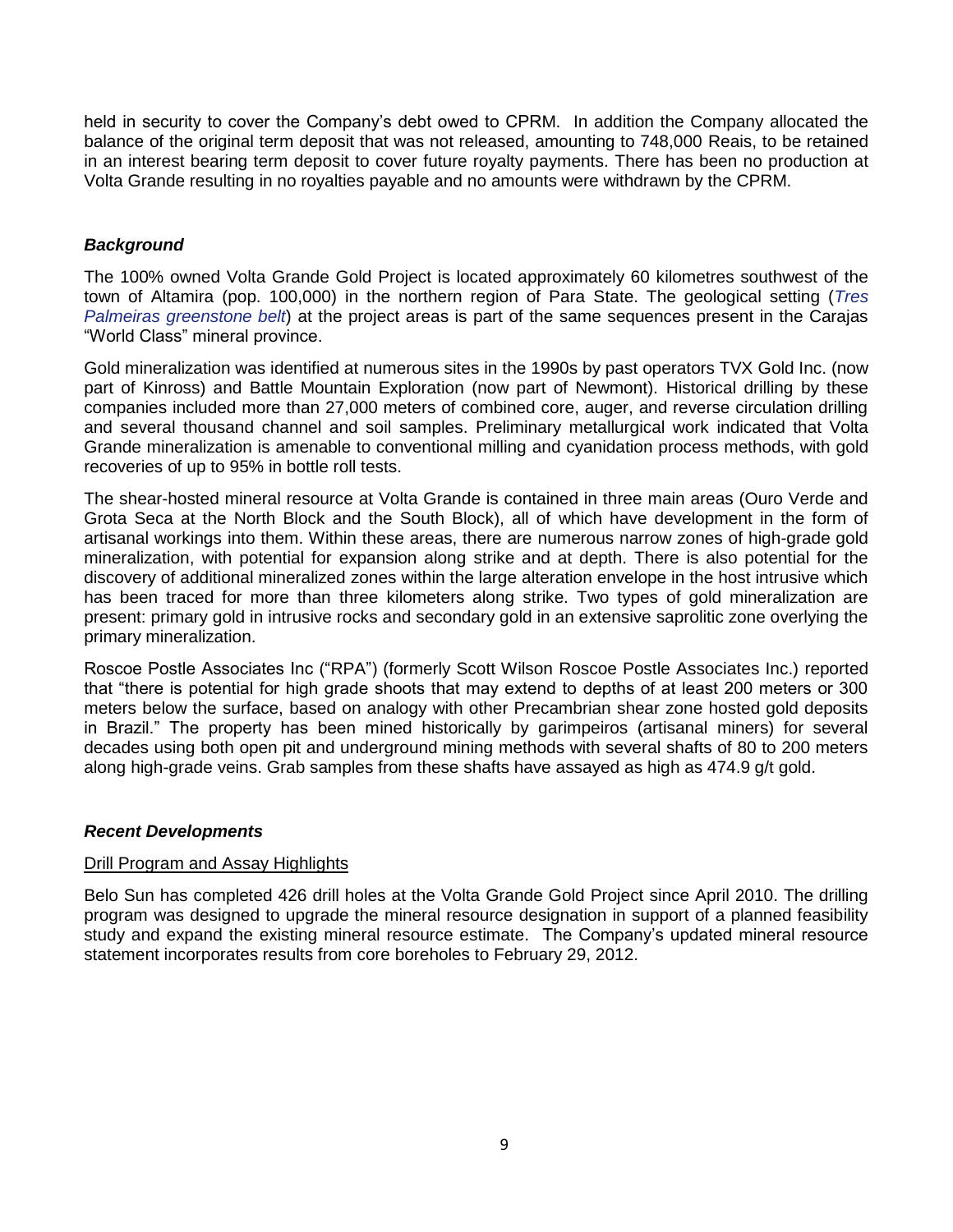# Drilling highlights from 2012 include:

# Ouro Verde

- Hole VVGD-270 located 150 meters from the edge of the drill intercepts modeled on the April 2011 mineral resources update has intersected multiple high grade mineralized zones including 4.00 meters grading 20.88 g/t Au (from 73.25 m depth) and 19.65 meters grading 4.73 g/t Au including 12.20 meters grading 6.80 g/t Au (from 181.00 m depth). (See press release dated January 4, 2012.)
- $\triangleright$  Significant down dip intercepts in hole VVGD-234 include 59.30 meters grading 2.59 g/t Au (from 216.70 m depth) including 21.40 meters grading 4.06 g/t Au. (See press release dated January 4, 2012.)
- $\triangleright$  VVGD-201 intersected 24.00 meters grading 3.68 g/t Au (from 18.00 m depth) including 10.00 meters grading 8.13 g/t Au. (See press release dated January 4, 2012.)
- $\triangleright$  Hole VVGD-297 has intersected multiple mineralized zones with widths ranging from 5.45 m to 14.50 meters. A high grade 10.00 meter thick zone grading 4.01 g/t Au has been intersected near surface (from 10.00 m depth). It is important to emphasize that this hole extends the Ouro Verde deposit 250 meters from the previously modeled zones. (See press release dated March 20, 2012.)
- $\triangleright$  Significant down dip intercepts in that region also includes VVGD-292 with 12.00 meters grading 3.91 g/t Au (from 130.00 m depth) including 7.60 meters grading 5.86 g/t Au. (See press release dated March 20, 2012.)
- $\triangleright$  Several other resource expansion holes show significant multiple mineralized zones with thickness of up to 40.45 meters such as in VVGD 291. (See press release dated March 20, 2012.)
- $\triangleright$  At the Ouro Verde deposit, hole VVGD-267 which is part of the infill drilling for upgrading the mineral resource categories intersected multiple high grade shallow mineralized zones and improved the grade in that area of the deposit. Hole VVGD-300 intersected multiple high grade mineralized intervals extending down dip approximately 500 meters below surface. This hole intersected 9 mineralized zones with widths ranging from 3.65 m to 24.00 meters and the best interval being 9.65 meters grading 5.03 g/t Au. (See press release dated March 20, 2012.)
- Hole VVGD-339 has intersected multiple mineralized zones such as 49.50 meters grading 5.04 g/t Au (from 184.90 meters) including 8.33 meters grading 21.79 g/t Au (from 188.12 meters). (See press release dated April 5, 2012.)
- Hole VVGD-327 has intersected multiple mineralized zones such as 44.20 meters grading 1.90 g/t Au (from 206.80 meters) including 7.27 meters grading 6.54 g/t Au (from 221.85 meters). (See press release dated April 5, 2012.)
- $\triangleright$  Significant down dip intercepts in the same region also includes VVGD-331 with 27.70 meters grading 3.57 g/t Au (from 146.00 meters) including 11.35 meters grading 7.56 g/t Au (from 146.00 meters) and VVGD-340 with 29.25 meters grading 2.21 g/t Au (from 214.00 meters) including 9.50 meters grading 4.50 g/t Au (from 217.00 meters). (See press release dated April 5, 2012.)

# Grota Seca

 $\triangleright$  Holes VVGD-175 and VVGD-192 which were part of the infill drilling program intersected multiple high grade mineralized zones as follows: 18.00 meters grading 3.09 g/t Au (from 105.00 m depth) including 10.10 meters grading 5.19 g/t Au and 34.35 meters grading 2.71 g/t Au (from 239.00 m depth) including 12.70 meters grading 5.93g/t Au. (See press release dated January 4, 2012.)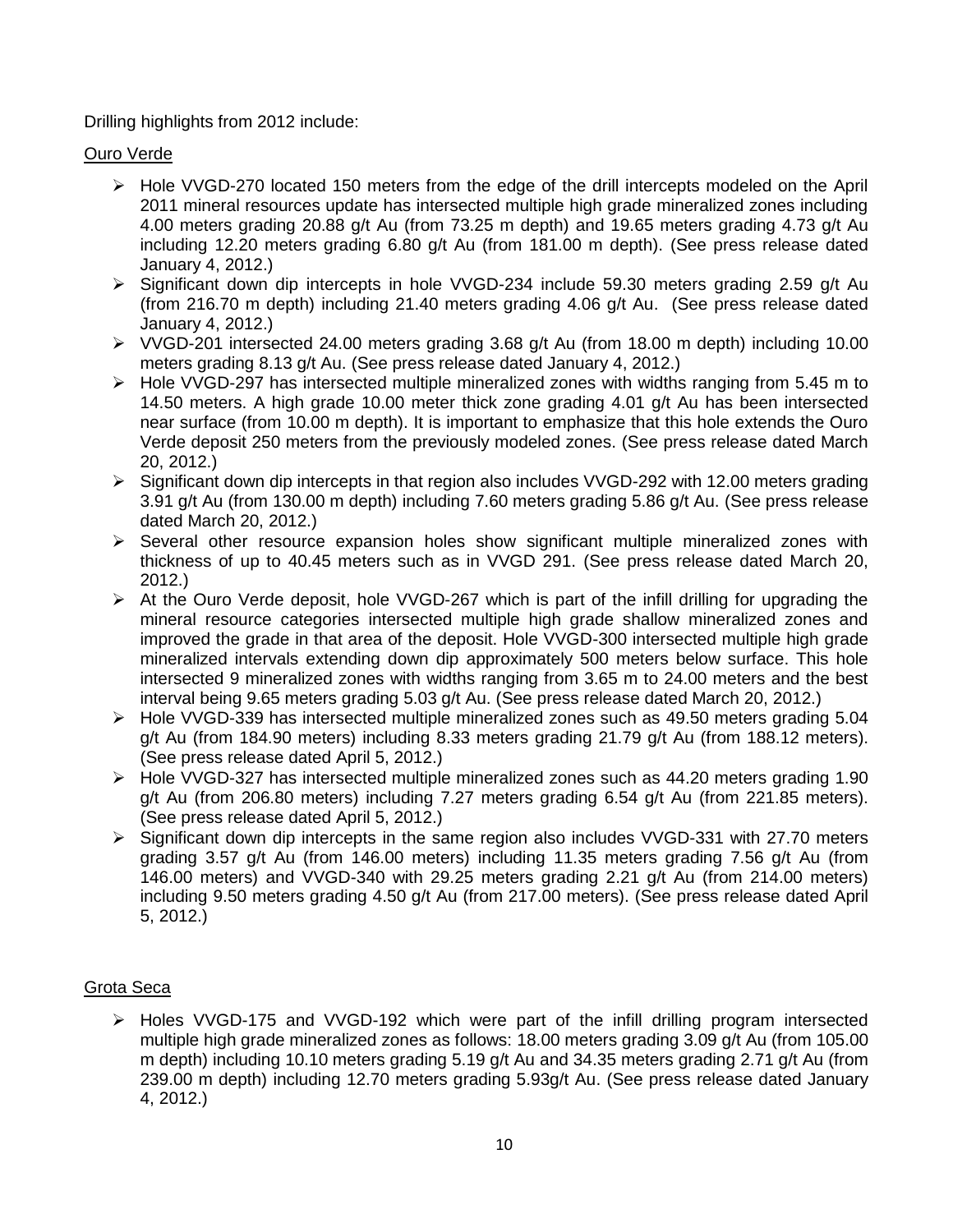$\triangleright$  At the Grota Seca deposit all holes being released are part of the infill drilling program to upgrade the resources and several significant high grade intercepts such as the one in hole VVGD-249 which intersected multiple mineralized zones such as 22.00 meters grading 8.32 g/t Au (from 567.00 m depth). (See press release dated March 20, 2012.)

# The South Block

The South Block is characterized by a very extensive alteration system and numerous artisanal workings and this hole confirms the potential for significant associated gold mineralization. The existing deposits continue to be extended along strike and down dip.

The Company continues drilling on the South block. The focus of the program is to follow up on geophysical and geochemical surveys aimed at discovering the source rocks responsible for the major alluvial gold deposits of the Itata River and its tributaries. Belo Sun received the results from the soil geochemistry program comprising 2,107 samples analyzed by ICP multielement analysis and gold by fire assay. The soil anomalies were followed up with a 25-line-kilometre IP geophysical survey. Several strong IP anomalies had been identified, coincident with the soil anomalies, and these are the priority targets to be tested by a 5,000-metre drilling program. Limited historic drilling had been carried out in the area and these results indicated that the gold mineralization is hosted in sulphide-bearing granodiorite rocks. The gold mineralization appears to be associated with higher sulphide content than observed with the mineralization found in the North block and as such is expected to respond well to IP geophysical techniques. Significant gold mineralization intercepts from the historic drilling include 28 metres grading 1.47 grams per tonne gold (hole VVD\_156) in the Pequi garimpo area. On October 11, 2011 Belo Sun announced the discovery of new gold mineralization on the South block. In the South Block area, the Itata discovery is represented by Hole VVGD-191 that intersected 15.45 meters grading 2.09 g/t Au (from 13.7 meters depth) and 15.00 meters grading 2.06 g/t Au (from 56 meters depth). The mineralization is similar in character to the North Block deposits. Additional drilling has been initiated to investigate extensions of this mineralization along strike and down dip and to determine the extent of this zone.

South Block drilling highlights include:

- Holes VVGD-078 and VVGD-090 intercepted 1.15 metres grading 11.60 g/t Au and two metres grading 12.44 g/t Au, respectively. Additionally, hole VVGD-090 intercepted 7.95 metres grading 1.75 g/t Au. Please refer to press release dated July 5, 2011.
- Hole VVGD-070 intersected 3.8 metres grading 23.59 grams per tonne gold. Please refer to press release dated April 28, 2011.
- Hole VVGD-075 had an intercept of 11.08 metres grading 1.87 g/t Au. These drill holes were targeting induced polarization geophysical anomalies. The gold mineralization in the South block is associated with quartz veins and disseminated sulphides (mainly pyrite) in highly potassic, hydrothermally altered rocks. Please refer to press release dated April 28, 2011.
- $\triangleright$  Hole VVGD-191 intercepted 20.05 meters grading 1.66 g/t Au, including 15.45 meters grading 2.09 g/t Au and 15.00 meters grading 2.06 g/t Au. Please refer to press release dated November 10, 2011.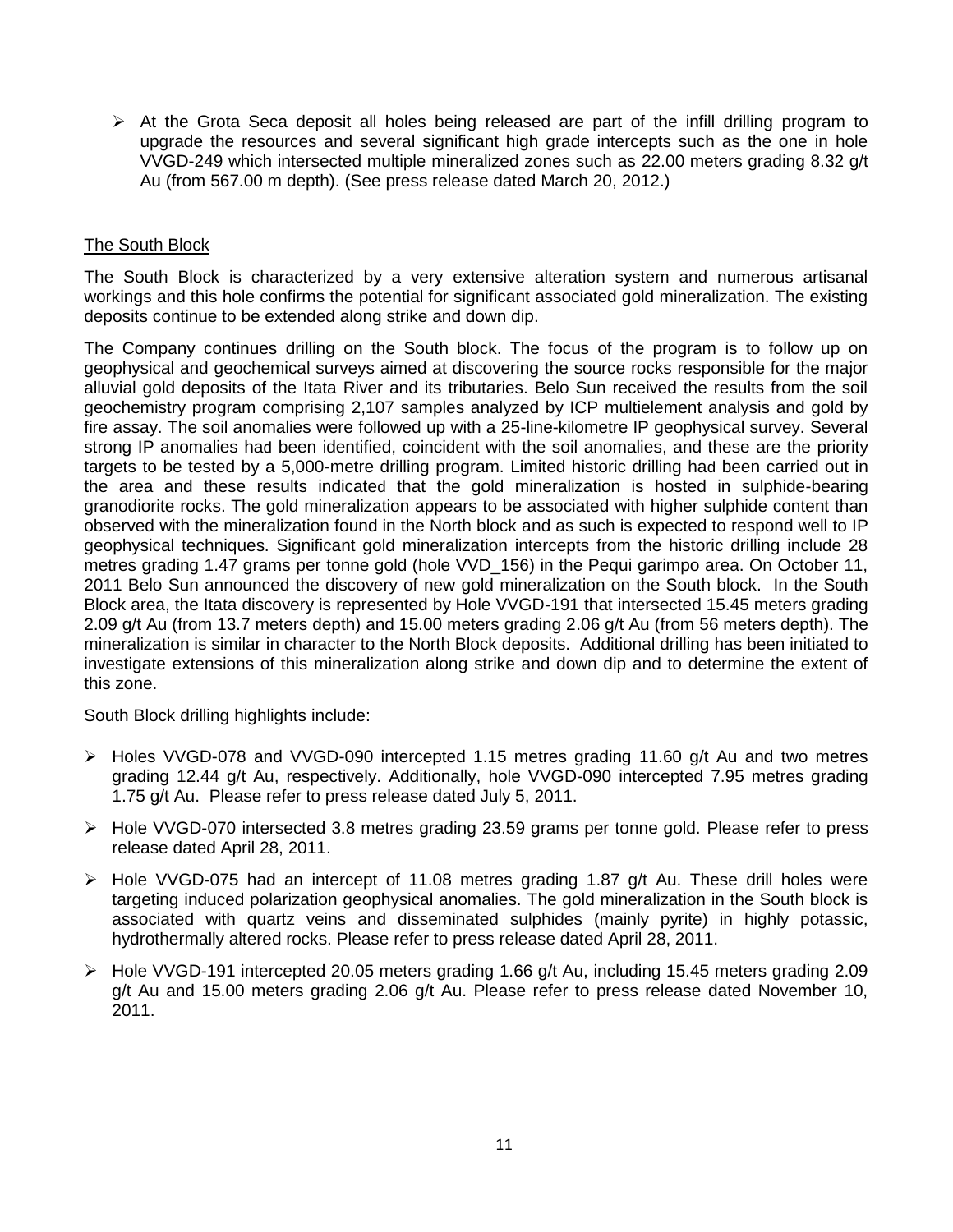## Indicated and Inferred Mineral Resource Increased at Volta Grande

The Company released an updated mineral resource estimate for its Volta Grande Gold Project in Para state, Brazil, in April 2012. Highlights are:

- A 28% increase on the contained ounces in the measured and indicated mineral resources category and a 5% increase in the average grade of the measured and indicated resources compared to the previous estimate of January 2012;
- A 28% increase in the gold grade for inferred mineral resources relative to the previous estimate of January 2012;

|                            |                            |            |                  | <b>MEASURED AND</b> |                 |
|----------------------------|----------------------------|------------|------------------|---------------------|-----------------|
|                            |                            | MEASURED   | <b>INDICATED</b> | <b>INDICATED</b>    | <b>INFERRED</b> |
| Ouro Verde Pit Constrained | Tonnes                     | 16,473,000 | 10,118,000       | 26,591,000          | 17,188,000      |
|                            | Ounces $@$ 0.5 g/t cut-off | 958,000    | 551,000          | 1,509,000           | 930,000         |
|                            | Grade (g/t Au)             | 1.81       | 1.69             | 1.77                | 1.68            |
| Ouro Verde Underground     | Tonnes                     |            |                  |                     | 243,000         |
|                            | Ounces $@$ 0.5 g/t cut-off |            |                  |                     | 21,000          |
|                            | Grade (g/t Au)             |            |                  |                     | 2.75            |
| Grota Seca Pit Constrained | Tonnes                     | 17,794,000 | 7,968,000        | 25,762,000          | 18,107,000      |
|                            | Ounces $@$ 0.5 g/t cut-off | 927,000    | 405,000          | 1,332,000           | 963,000         |
|                            | Grade (g/t Au)             | 1.62       | 1.58             | 1.61                | 1.66            |
| Grota Seca Underground     | Tonnes                     | 14,000     | 84,000           | 98,000              | 421,000         |
|                            | Ounces @ 0.5 g/t cut-off   | 1,000      | 9,000            | 10,000              | 51,000          |
|                            | Grade (g/t Au)             | 2.34       | 3.33             | 3.18                | 3.77            |
| <b>TOTAL</b>               | <b>Tonnes</b>              | 34,281,000 | 18,170,000       | 52,451,000          | 35,959,000      |
|                            | Ounces @ 0.5 g/t cut-off   | 1,886,000  | 965,000          | 2,851,000           | 1,965,000       |
|                            | Grade (g/t Au)             | 1.71       | 1.65             | 1.69                | 1.70            |

The revised mineral resource estimate for the Volta Grande Gold Project is outlined in the table.

#### Notes:

(1) The 0.5 g/t gold open pit cut off grade underlying the resource estimates is based on a number of parameters and assumptions including gold price of US\$1,300 per troy ounce, metallurgical gold recovery for of 95% and 90% for unweathered and weathered rock, mining costs of US\$1.30/tonne, process costs of US\$8/tonne, General & Administrative costs of US\$2.00/tonne and Selling costs (refining, transport, insurance and environment) of US\$ 17.5 per troy ounce.

(2) The quantity and grade of reported inferred mineral resources in this estimation are uncertain in nature and there has been insufficient exploration to define the inferred mineral resources as Indicated or Measured mineral resources and it is uncertain if further exploration will result in upgrading them to indicated or measured mineral resource categories.

(3) The mineral resources in this press release were estimated using the Canadian Institute of Mining, Metallurgy and Petroleum (CIM), CIM Standards on Mineral Resources and Reserves, Definitions and Guidelines prepared by the CIM Standing Committee on Reserve Definitions and adopted by CIM Council. The effective date of this mineral resource estimate is April 2012, 2012.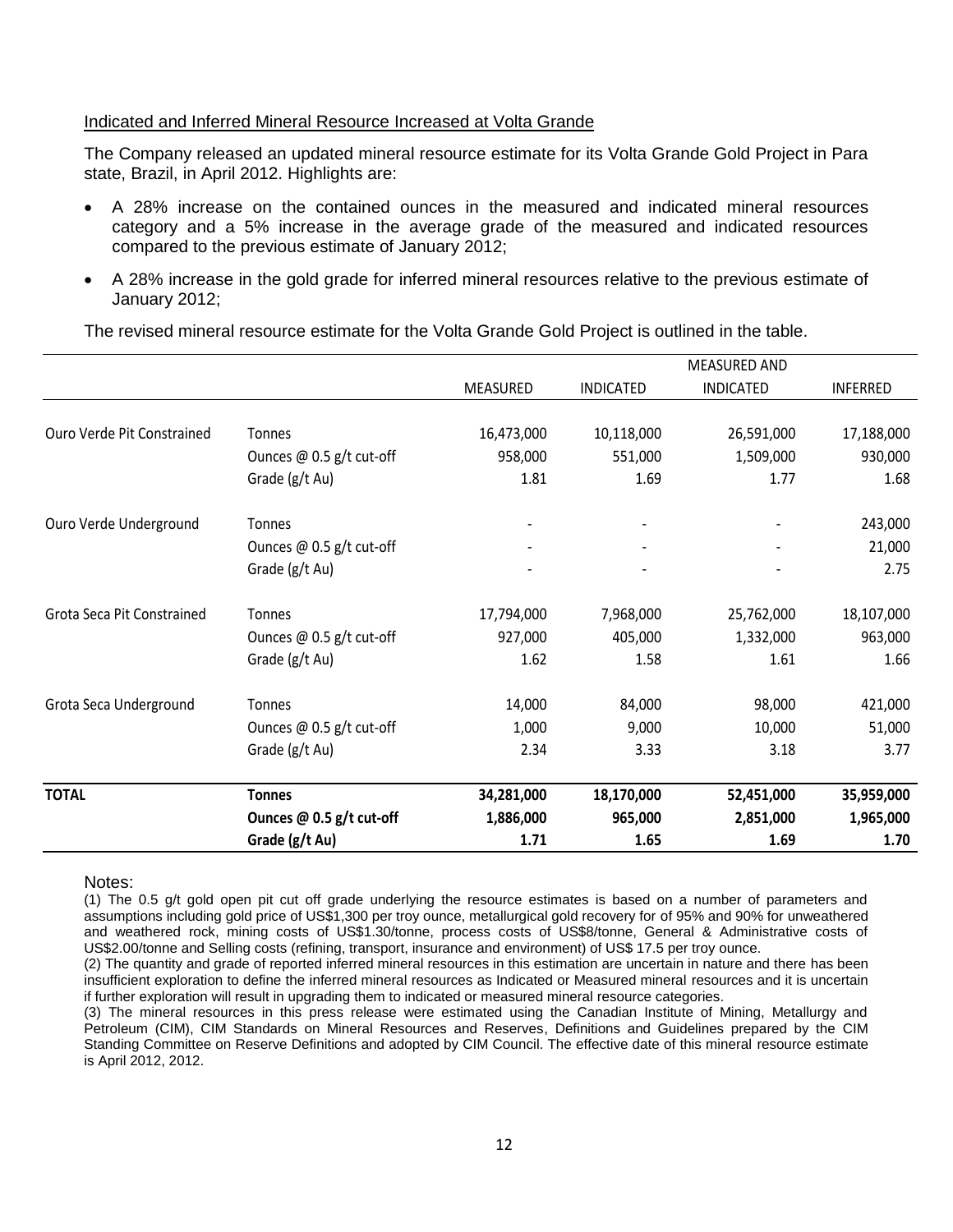### *Mineral resource estimate parameters*

The database consists of a total of 31,241 metres of diamond drilling obtained from previously reported drilling and from 73,770 m of drilling completed and assayed by Belo Sun since June 2010, for the Ouro Verde and Grota Seca deposits.

The mineralized zones at the Ouro Verde deposit extend for about 1,350 m along strike. The resource has been outlined by 157 diamond drill holes constrained by a conceptual open pit shell that includes resources to a maximum depth of 450 meters. Eight mineralized fresh ore domains and one saprolite ore domain were modeled. The outer mineralized envelope was modeled into wireframe solids using a 0.5 g/t Au cut-off grade. The mineralized composites range in thickness from 2 m to 38 m assuming maximum internal dilution of approximately 3 m.

The mineralized zones at the Grota Seca Central, West and East deposits extend 2,900 m along strike. The resource has been outlined by 304 drill holes and constrained by a conceptual open pit that includes resources to a maximum depth of 400 meters. Six mineralized domains and one saprolite domain were modeled. The outer mineralized envelope was modeled into wireframe solids using a 0.5  $q/t$  Au cut-off grade. The mineralized composites range in thickness from 2 m to 72 m assuming maximum internal dilution of approximately 3 m.

The grade estimation was done using ordinary kriging interpolation using 1.0 m composites. All estimations are based on a percent block model with unitary dimension of 12.5 m E, 5 m N and 10 m elevation rotated ‐20° clockwise in the Ouro Verde and rotated ‐15° clockwise in the Grota Seca. Measured mineral resources include all mineralized blocks within one time of the variogram range and estimated with minimum of 3 drill holes and minimum of 3 octants. Indicated mineral resources include all mineralized blocks within one time of the variogram range and estimated with minimum of 2 drill holes. Inferred mineral resources include all mineralized blocks within two times of the variogram range and estimated with minimum of 2 drill holes including the isolated areas and the blocks that were estimated in the passes one and two (M&I) that not comprised the criteria of these two categories.

Calculations of the average grades of the mineralized zones are based on original samples top cut to a value that ranged from 9 - 40 g/t Au depending on the mineralized domain.

Tonnage estimates are based on rock specific gravity of 2.75 tonnes per cubic metre for the Grota Seca and Ouro Verde deposits and 1.80 tonnes per cubic metre for saprolite.

The Company's priority over the next few months will be to focus on converting the Inferred mineral resources to higher resource categories and continue defining extensions to the gold deposits.

An NI 43-101-compliant technical report will be available on the company's website and on SEDAR within 45 days of the Company publishing the revised mineral resource statement in April 2012.

## Belo Sun starts its Definitive Feasibility Study

The new mineral resource model will be the basis for a preliminary feasibility study being carried out by AMEC Minproc Engenharia e Consultoria Limitada, which is expected to be completed during Q3-2012. This will then be the basis of the Definitive Feasibility Study to be completed in 2013.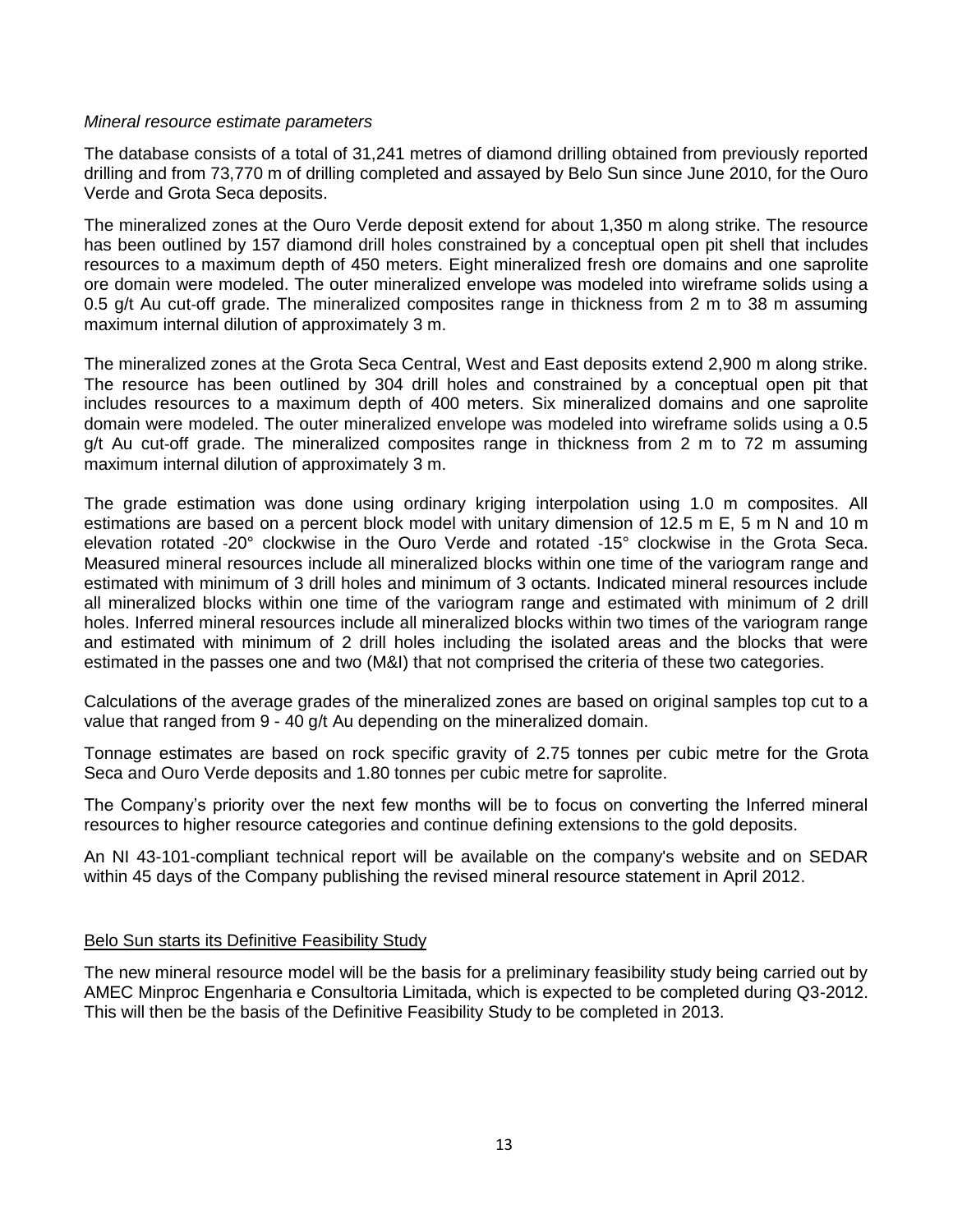# Increased Mineral Rights at Volta Grande

The Company has been granted priority on its application for an additional 5 claims which comprise an area totaling 28,654 hectares. Total land package now consists of a total of 34 claims which cover 149,918 hectares (1,499 square kilometers)

New claims were acquired through a public tender and correspond to mineral rights that were previously held by other titleholders that had been allowed to lapse. The tender process was opened for 60 days and Belo Sun's Brazil technical team had compiled the data in advance of the tender in preparation for targeting the key prospective areas. Belo Sun successfully acquired this key land position as part of this process. The confirmation of priority was published in the Brazilian Official Gazette on June 1, 2011.

The new claims cover much of the area along the southeastern extension of the Tres Palmeiras greenstone belt, which includes several granitic plutons similar to the ones within the North and South blocks of the Volta Grande Gold Project and hosts numerous gold showings. The gold occurrences were visited and catalogued by the Brazilian Geological Survey (CPRM).

The entire belt has already been photo interpreted using available aerial geophysics and satellite images by Belo Sun, and fieldwork and regional mapping/sampling will start in the near future in order to outline new potential drill targets.

# **PATROCINIO**

# *Background*

The 100% owned Patrocinio Project covers approximately 18,670 hectares of the Tapajos gold province in the Para State of northern Brazil.

The Tapajos province is historically the most important gold producing region in Brazil, with over six million ounces of artisanal production since the 1950s. Several public sources indicate that approximately one million ounces of gold have been produced by local miners at Patrocinio. Belo Sun's geologists have confirmed 19 property locations where current or former gold production has occurred from two types of mineralization: high-grade quartz veins and hydrothermally-altered granites where gold is associated with sulphides.

The Patrocínio Project was initiated with the objective to identify and characterize primary gold mineralization, representing the sources of large alluvium deposits, which produced a huge amount of gold extracted from the Surubim River and its tributaries, which even today are still mined by garimpeiros (artisanal miners).

Within mineralized zones, gold grades have been demonstrated to range from roughly 1 to 67 grams per tonne (g/t) within the quartz veins and from roughly 1 to 37 g/t within the granites. Channel sampling along a quartz vein in the Alcantara pit returned grades ranging from roughly 4 to 37 g/t gold over approximately 8 metres.

The Company is currently assessing its options with respect to the project including, but not limited to, joint-venture scenarios, earn-out arrangements, and further development by Belo Sun.

## **OFF BALANCE SHEET ARRANGEMENTS**

There are no off-balance sheet arrangements to which the Company is committed.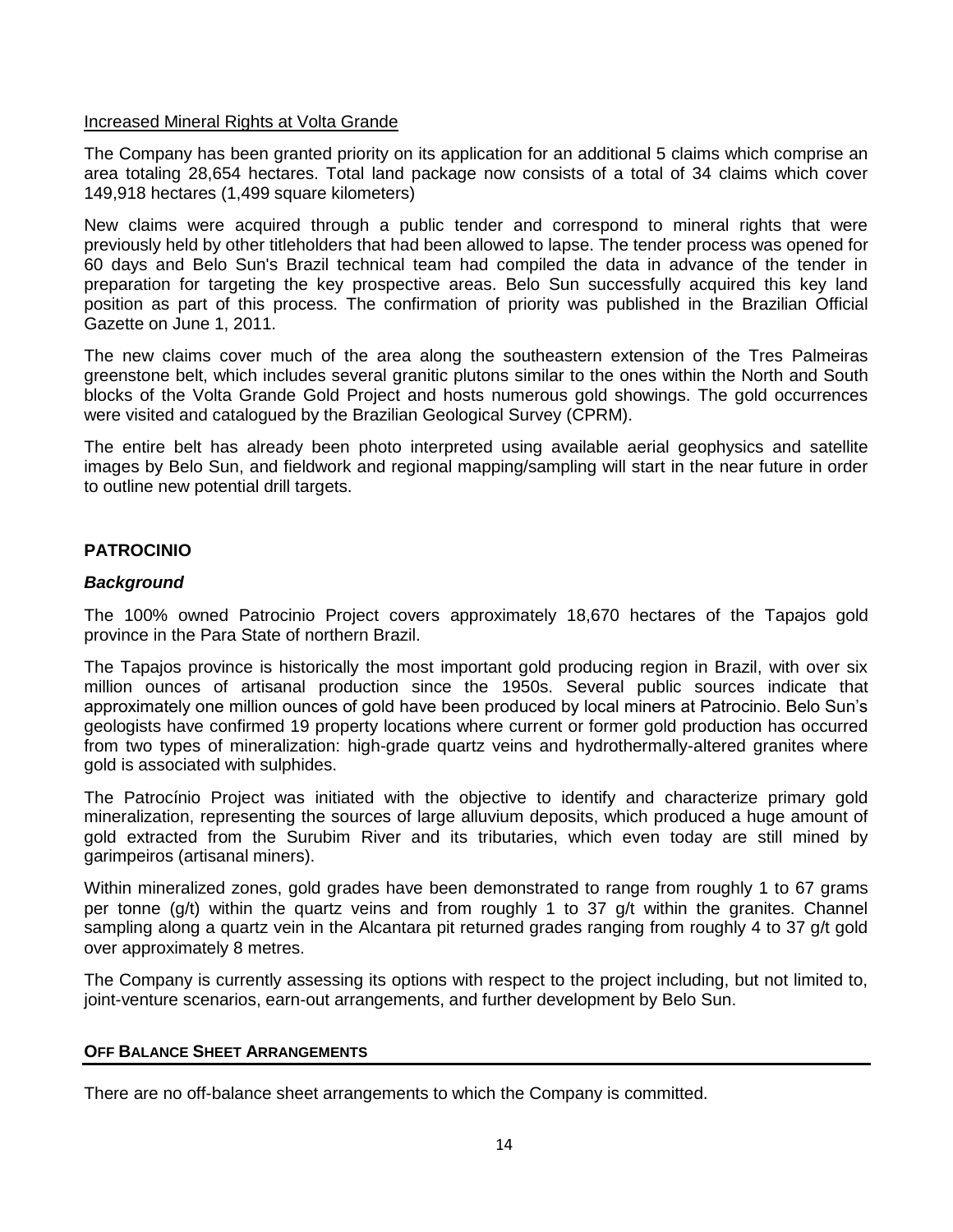# **RELATED PARTY TRANSACTIONS**

During the period, the Company entered into the following transactions in the ordinary course of business with related parties that are not subsidiaries of the Company.

|                          | Purchases of goods/services<br>Three months ended March 31, |        |      |        |
|--------------------------|-------------------------------------------------------------|--------|------|--------|
|                          | 2012                                                        |        | 2011 |        |
| 2227929 Ontario Inc.     | \$.                                                         | 67,784 | -S   | 75,364 |
| Forbes & Manhattan, Inc. |                                                             | 75,000 |      | 98,387 |
| Falcon Metais Ltda.      |                                                             | 32,380 |      | 20,949 |

The Company shares office space with other companies who may have common officers and directors. The costs associated with this space are administered by 2227929 Ontario Inc.

Mr. Stan Bharti, the Chairman of the Company, is the Executive Chairman of Forbes and Manhattan, Inc., a corporation that provides administrative services to the Company. Forbes and Manhattan, Inc. charges a monthly consulting fee of \$25,000.

Mr. Helio Diniz, Vice President of Exploration for the Company, is an officer of Falcon Metais Ltda., a company providing exploration and administration services in Brazil.

The following balances were outstanding at the end of the reporting period:

|                          |     | Amounts owed by related<br>parties |  |                     | Amounts owed to related<br>parties |        |    |        |
|--------------------------|-----|------------------------------------|--|---------------------|------------------------------------|--------|----|--------|
|                          |     | 31-Mar-12 31-Dec-11                |  |                     | 31-Mar-12<br>31-Dec-11             |        |    |        |
| 2227929 Ontario Inc.     | \$. |                                    |  | 11,128 \$ 72,209 \$ |                                    | 3.468  | -S | 14.893 |
| Directors of the Company |     | -                                  |  | -                   |                                    | 43.498 |    | 72.936 |
| Falcon Metais Ltda.      |     | 98.318                             |  | 29.384              |                                    | -      |    |        |

The amounts outstanding are unsecured and will be settled in cash. No guarantees have been given or received. No expense has been recognized in the current or prior periods for bad or doubtful debts in respect of the amounts owed by related parties.

#### **COMPENSATION OF DIRECTORS AND OFFICERS**

The remuneration of directors and other members of key management personnel during the period were as follows:

|                      | Three months ended March 31, |           |  |         |
|----------------------|------------------------------|-----------|--|---------|
|                      | 2012                         |           |  | 2011    |
| Short-term benefits  |                              | 233.917   |  | 840.000 |
| Share-based payments |                              | 1.975.000 |  |         |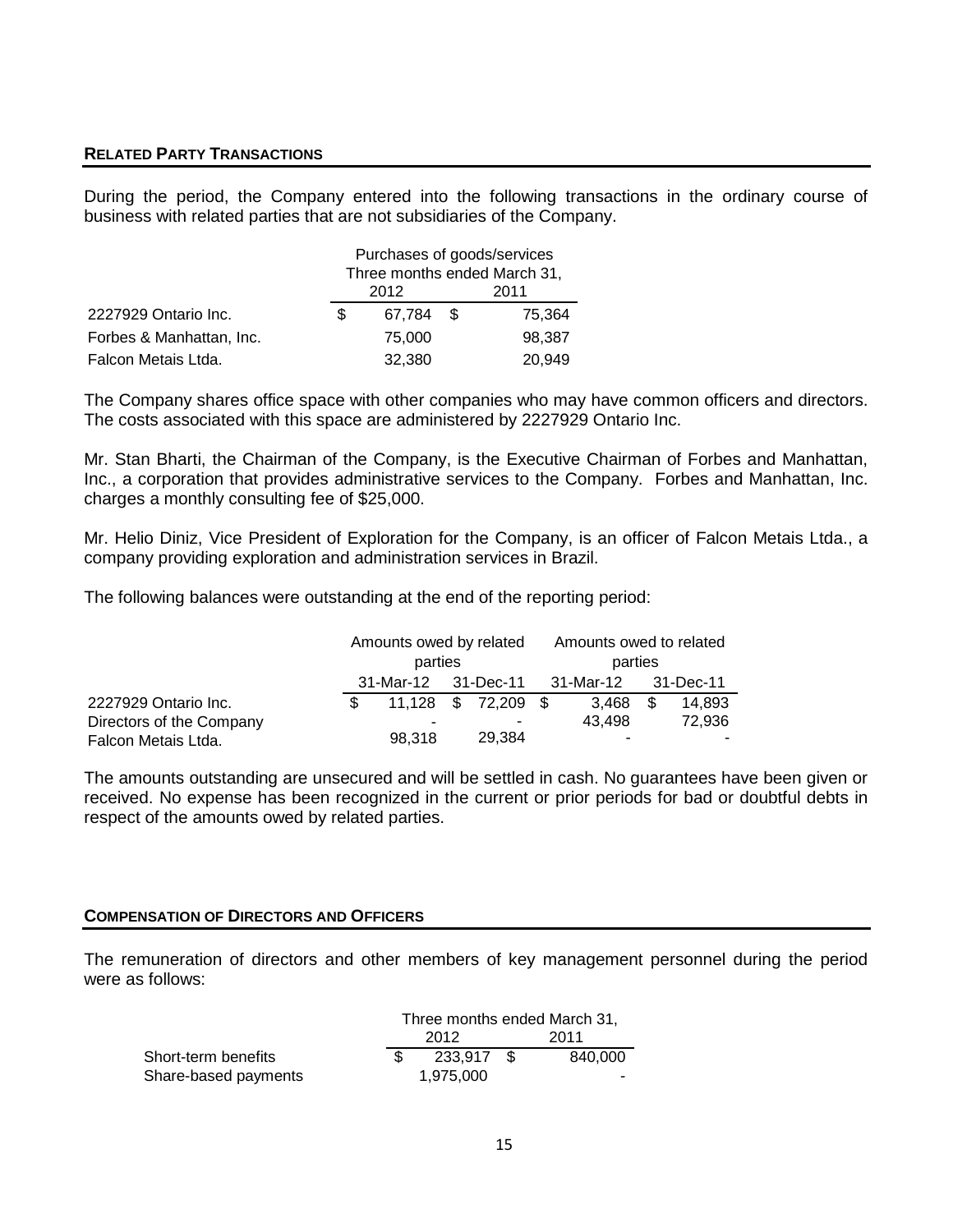In accordance with IAS 24, key management personnel are those persons having authority and responsibility for planning, directing and controlling the activities of the Company directly or indirectly, including any directors (executive and non-executive) of the Company.

The remuneration of directors and key executives is determined by the remuneration committee having regard to the performance of individuals and market trends.

More detailed information regarding the compensation of officers and directors of the Company is disclosed in the management information circular. The management information circular is available under profile of the Company on Sedar at [www.sedar.com.](http://www.sedar.com/)

## **FINANCIAL INSTRUMENTS AND OTHER INSTRUMENTS**

The carrying value of cash and cash equivalents, prepaid expenses, sundry receivable and accounts payable approximate their fair values due to the short maturity of those instruments.

#### **OUTSTANDING SHARE DATA**

Authorized unlimited common shares without par value – 229,594,934 are issued and outstanding as at May 11, 2012.

Stock options, warrants and convertible securities outstanding as at May 11 2012:

| Number of stock |       |          |             |
|-----------------|-------|----------|-------------|
| options         |       | Exercise |             |
| outstanding     | price |          | Expiry date |
| 250,000         | \$    | 0.60     | 24-Oct-12   |
| 3,794,600       | \$    | 0.34     | $5-Mar-15$  |
| 60,000          | \$    | 0.45     | $2$ -Jun-15 |
| 1,968,000       | \$    | 0.36     | 29-Jul-15   |
| 50,000          | \$    | 0.80     | 11-Nov-15   |
| 600,000         | \$    | 0.89     | 5-Dec-15    |
| 4,854,000       | \$    | 1.33     | 21-Apr-16   |
| 3,470,000       | \$    | 1.15     | 31-Jan-17   |
| 250,000         | \$    | 1.15     | 30-Apr-17   |
| 15,296,600      |       |          |             |

There were no warrants outstanding as at May 11, 2012.

#### **SUBSEQUENT EVENTS**

Subsequent to the end of the quarter, 300,000 stock options were exercised for gross proceeds of \$194,500 and 250,000 options were granted.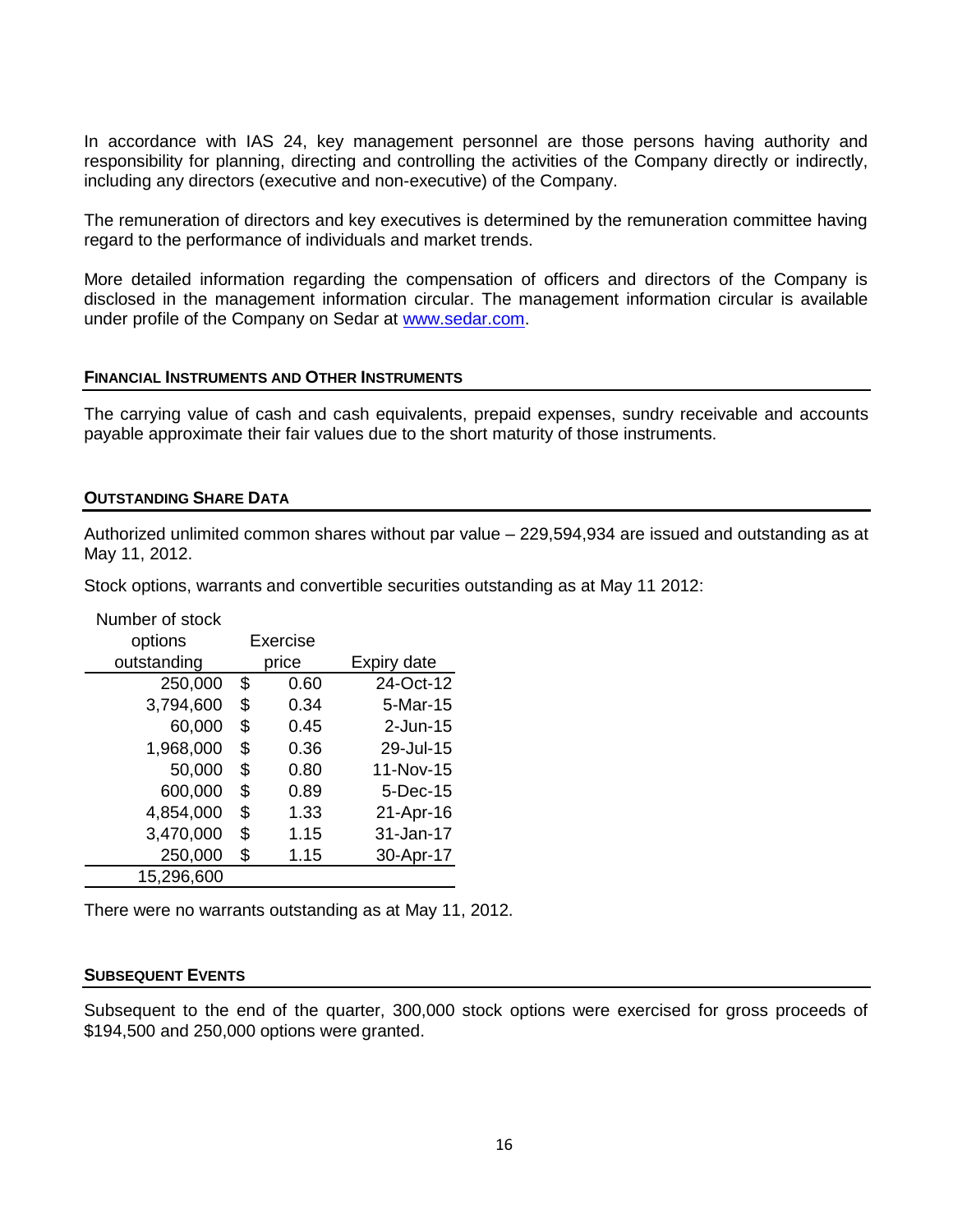# **RISKS AND UNCERTAINTIES**

The operations of the Company are speculative due to the high-risk nature of its business, which are the acquisition, financing, exploration and development of mining properties. These risk factors could materially affect the Company's future operating results and could cause actual events to differ materially from those described in forward–looking information relating to the Company.

## *Nature of Mining, Mineral Exploration and Development Projects*

Mineral exploration is highly speculative in nature. There is no assurance that exploration efforts will be successful. Even when mineralization is discovered, it may take several years until production is possible, during which time the economic feasibility of production may change. Substantial expenditures are required to establish Measured, Indicated and Inferred Minerals Resources through drilling. Upon completion of a Feasibility Study – with an accompanying economic analysis - Proven and Probable Mineral Reserves may be estimated. Because of these uncertainties, no assurance can be given that exploration programs will result in the establishment or expansion of mineral resources or mineral reserves. There is no certainty that the expenditures made towards the search and evaluation of mineral deposits will result in discoveries or development of commercial quantities of ore.

Development projects have no operating history upon which to base estimates of future capital and operating costs. For development projects, mineral resource estimates and estimates of operating costs are, to a large extent, based upon the interpretation of geologic data obtained from drill holes and other sampling techniques, and feasibility studies, which derive estimates of capital and operating costs based upon anticipated tonnage and grades of ore to be mined and processed, ground conditions, the configuration of the ore body, expected recovery rates of minerals from ore, estimated operating costs, and other factors. As a result, actual production, cash operating costs and economic returns could differ significantly from those estimated. It is not unusual for new mining operations to experience problems during the start-up phase, and delays in the commencement of production often can occur.

## *Mineral Resource Estimates May be Inaccurate*

There are numerous uncertainties inherent in estimating mineral resources, including many factors beyond the control of the Company. Such estimates are a subjective process, and the accuracy of any mineral resource estimate is a function of the quantity and quality of available data and of the assumptions made and judgments used in engineering and geological interpretation. These amounts are estimates only and the actual level of recovery of minerals from such deposits may be different. Differences between management's assumptions, including economic assumptions such as metal prices, market conditions and actual events could have a material adverse effect on the Company's mineral resource estimates, financial position and results of operations.

#### *No Revenues*

To date, the Company has not recorded any revenues from operations nor has the Company commenced commercial production on any property. There can be no assurance that significant losses will not occur in the near future or that the Company will be profitable in the future. The Company's operating expenses and capital expenditures may increase in relation to the engagement of consultants, personnel and equipment associated with the continued exploration and future development of the Company's properties. The Company expects to continue to incur losses unless and until such time as it enters into commercial production and generates sufficient revenues to fund its continuing operations. The development of the Company's properties will continue to require the commitment of substantial mineral resources. There can be no assurance that the Company will continue as a going concern, generate any revenues or achieve profitability.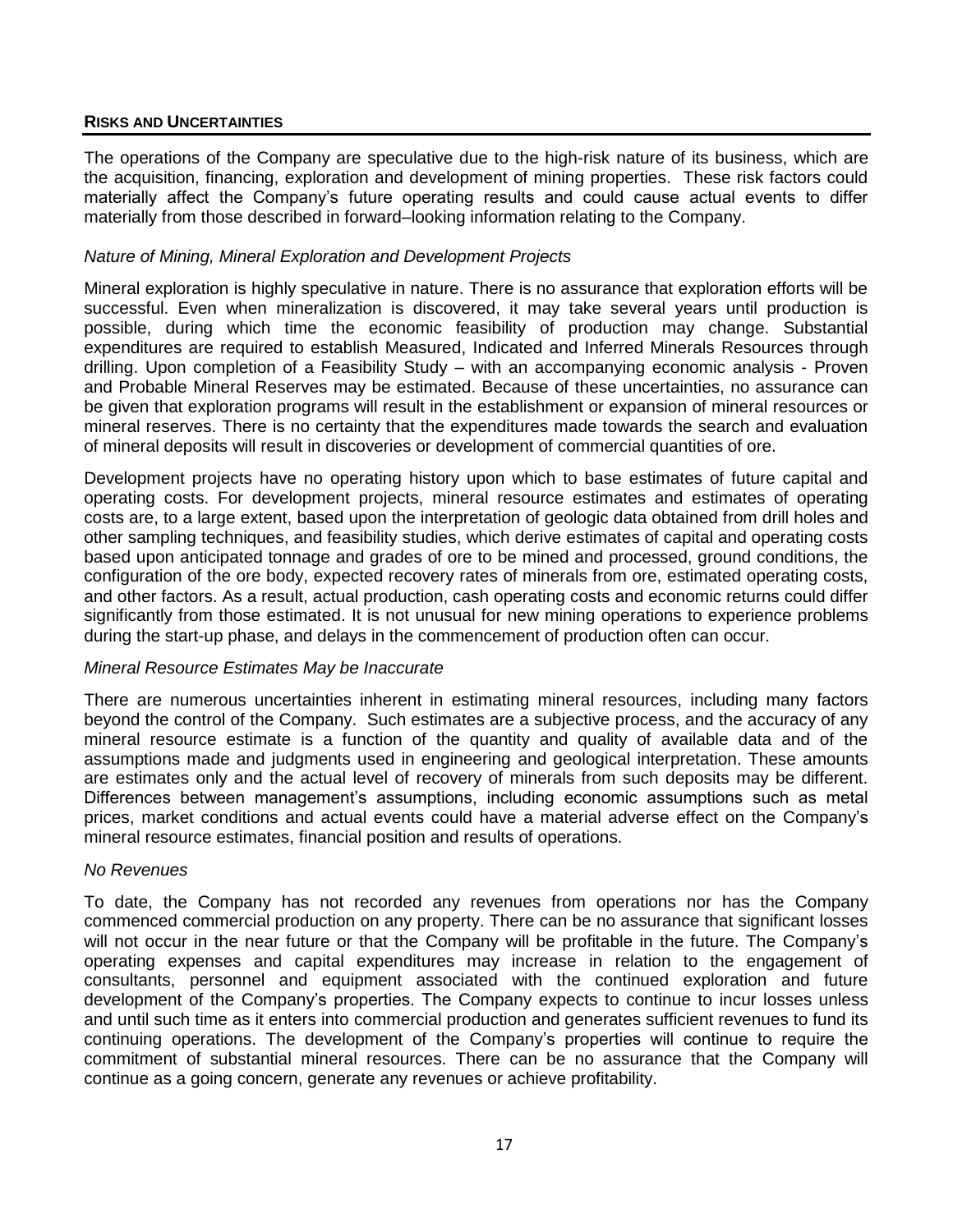# *Liquidity Concerns and Future Financings*

The Company will require significant capital and operating expenditures in connection with the development of the Volta Grande Gold Project. There can be no assurance that the Company will be successful in obtaining the required financing as and when needed. Volatile markets may make it difficult or impossible for the Company to obtain debt or equity financing on favourable terms, if at all. Failure to obtain additional financing on a timely basis may cause the Company to postpone or slow down its development plans, forfeit rights in some or all of the Company's properties or reduce or terminate some or all of its activities. In the event that the Company completes an equity financing at or near to current trading prices of its common shares, such financing could be extremely dilutive to current shareholders who invested in the Company at higher share prices.

# *Mineral Commodity Prices*

The ability of the Company to fund its activities and, if it becomes a producing mineral Company, the profitability of the Company's operations will be dependent upon the market price of mineral commodities. Mineral prices fluctuate widely and are affected by numerous factors beyond the control of the Company. The level of interest rates, the rate of inflation, the world supply of mineral commodities and the stability of exchange rates can all cause significant fluctuations in prices. Such external economic factors are in turn influenced by changes in international investment patterns, monetary systems and political developments. The price of mineral commodities has fluctuated widely in recent years, and future price declines could cause commercial production to be impracticable, thereby having a material adverse effect on the Company's business, financial condition and result of operations.

# *Foreign Exchange*

Gold is sold in United States dollars thus the Company is subject to foreign exchange risks relating to the relative value of the Canadian dollar and Brazilian real as compared to the United States dollar. To the extent that the Company generates revenues upon reaching the production stage on its properties, it will be subject to foreign exchange risks as revenues will be received in United States dollars while operating and capital costs will be incurred primarily in Canadian dollars and Brazilian Reais. A decline in the United States dollar would result in a decrease in the real value of the Company's revenues and adversely affect the Company's financial performance.

## *Licenses and Permits, Laws and Regulations*

The Company's exploration and development activities, including mine, road, rail and port facilities, require permits and approvals from various government authorities, and are subject to extensive federal, provincial and local laws and regulations governing prospecting, development, production, transportation, exports, taxes, labour standards, occupational health and safety, mine safety and other matters. Such laws and regulations are subject to change, can become more stringent and compliance can therefore become more time consuming and costly. In addition, the Company may be required to compensate those suffering loss or damage by reason of its activities. The Company will be required to obtain additional licences and permits from various governmental authorities to continue and expand its exploration and development activities. There can be no assurance that the Company will be able to maintain or obtain all necessary licences, permits and approvals that may be required to explore and develop its properties, commence construction or operation of mining facilities.

## *Acquisition of Surface Rights*

The goal of the Company is to bring the Volta Grande project into production. The Company is still in the process of defining the footprint of the deposit and associated infrastructures. Among various factors that may affect the ability of the Company to develop and bring the Volta Grande project into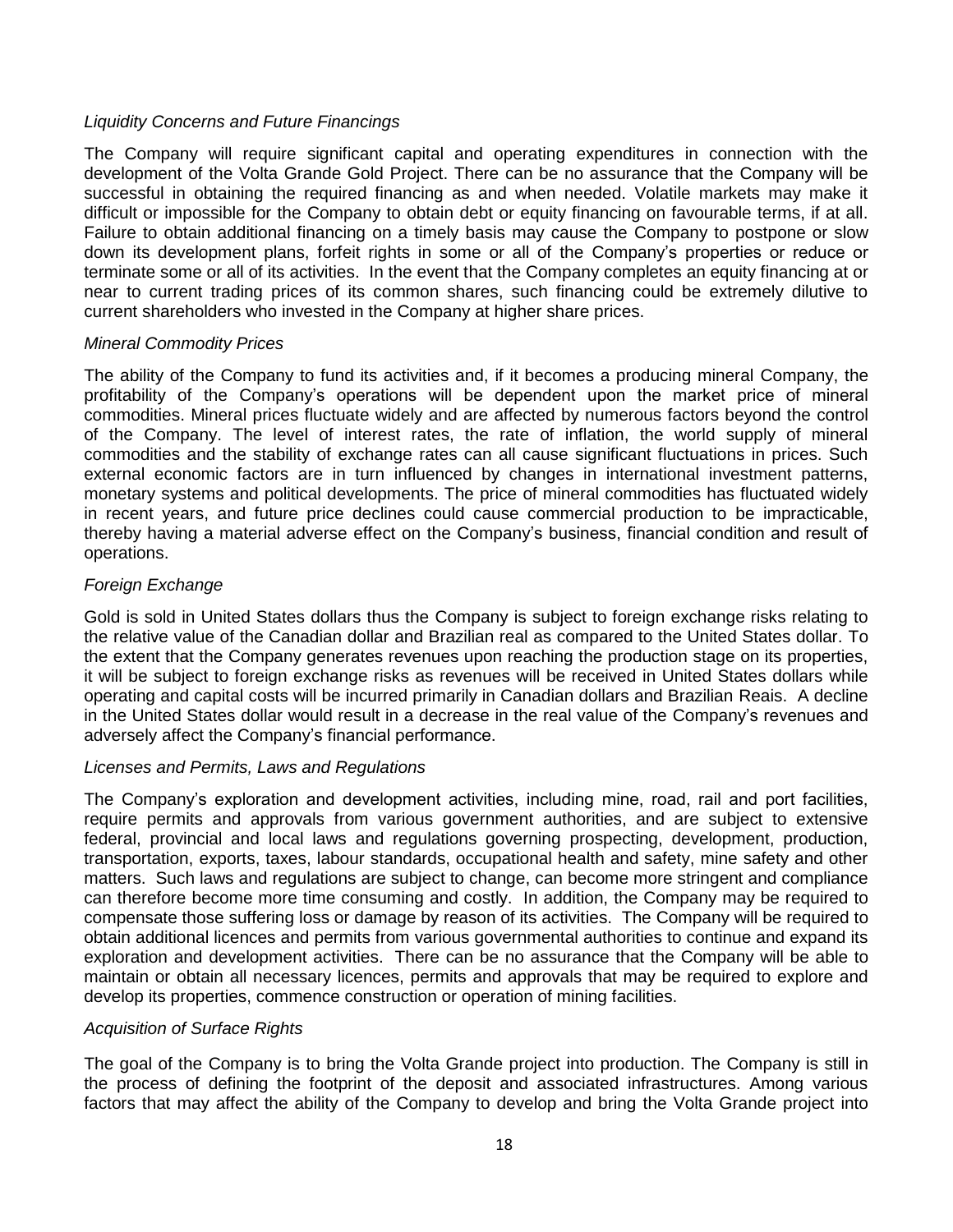production is the necessity for the Company to acquire surface rights from land owners. Although the Company is confident that it will be successful in acquiring all necessary surface rights, there is no assurance that the Company will be able to do so in a timely manner and/or on reasonable terms.

# *Environmental*

The Company's activities are subject to extensive federal, provincial and local laws and regulations governing environmental protection and employee health and safety. Environmental legislation is evolving in a manner that is creating stricter standards, while enforcement, fines and penalties for noncompliance are more stringent. The cost of compliance with changes in governmental regulations has the potential to reduce the profitability of operations. Furthermore, any failure to comply fully with all applicable laws and regulations could have significant adverse effects on the Company, including the suspension or cessation of operations.

# *Title to Properties*

The acquisition of title to mineral resource properties is a very detailed and time-consuming process. The Company holds its interest in its properties indirectly through exploration permits and exploration applications. Title to, and the area of, the permits may be disputed or applications may lapse. There is no guarantee that such title will not be challenged or impaired. There may be challenges to the title of the properties in which the Company may have an interest, which, if successful, could result in the loss or reduction of the Company's interest in the properties. There are garimpeiros (informal miners) operating within the Company's property, and there may be issues and difficulties that could arise, including title disputes and the risk of the garimpeiros encroaching onto active areas of the Volta Grande Gold Project.

# *Informal Mining*

Informal miners have been and continue to operate illegally on parts of the Volta Grande property. From time to time it is not uncommon that there are some clashes between the informal miners, security staff and law enforcement personnel. Given the nature of the current and future operations, the presence of the informal miners may create a safety issue for both the illegal miners and Volta Grande personnel and may cause disruptions to operations from the risk of the informal miners encroaching or attempting to encroach onto other areas of Belo Sun's concessions. The Company does not directly confront currently operating small illegal miners on its concession, but in accordance with the laws of Brazil, and in support of the local police, the Company does not allow encroachment onto new areas of its property. There is always a risk that from time to time confrontations from attempted encroachments may arise, resulting in violence and/or damage to the property.

## *Uninsured Risks*

The Company maintains insurance to cover normal business risks. In the course of exploration and development of mineral properties, certain risks and, in particular, unexpected or unusual geological operating conditions including explosions, rock bursts, cave-ins, fire and other natural disasters may occur. It is not always possible to fully insure against such risks as a result of high premiums or other reasons. Should such liabilities arise, they could reduce or eliminate any future profitability and result in increasing costs and a decline in the value of the Common Shares.

## *Competition*

The Company competes with many other mining companies that have substantially greater mineral resources than the Company. Such competition may result in the Company being unable to acquire desired properties, recruit or retain qualified employees or acquire the capital necessary to fund the Company's operations and develop its properties. The Company's inability to compete with other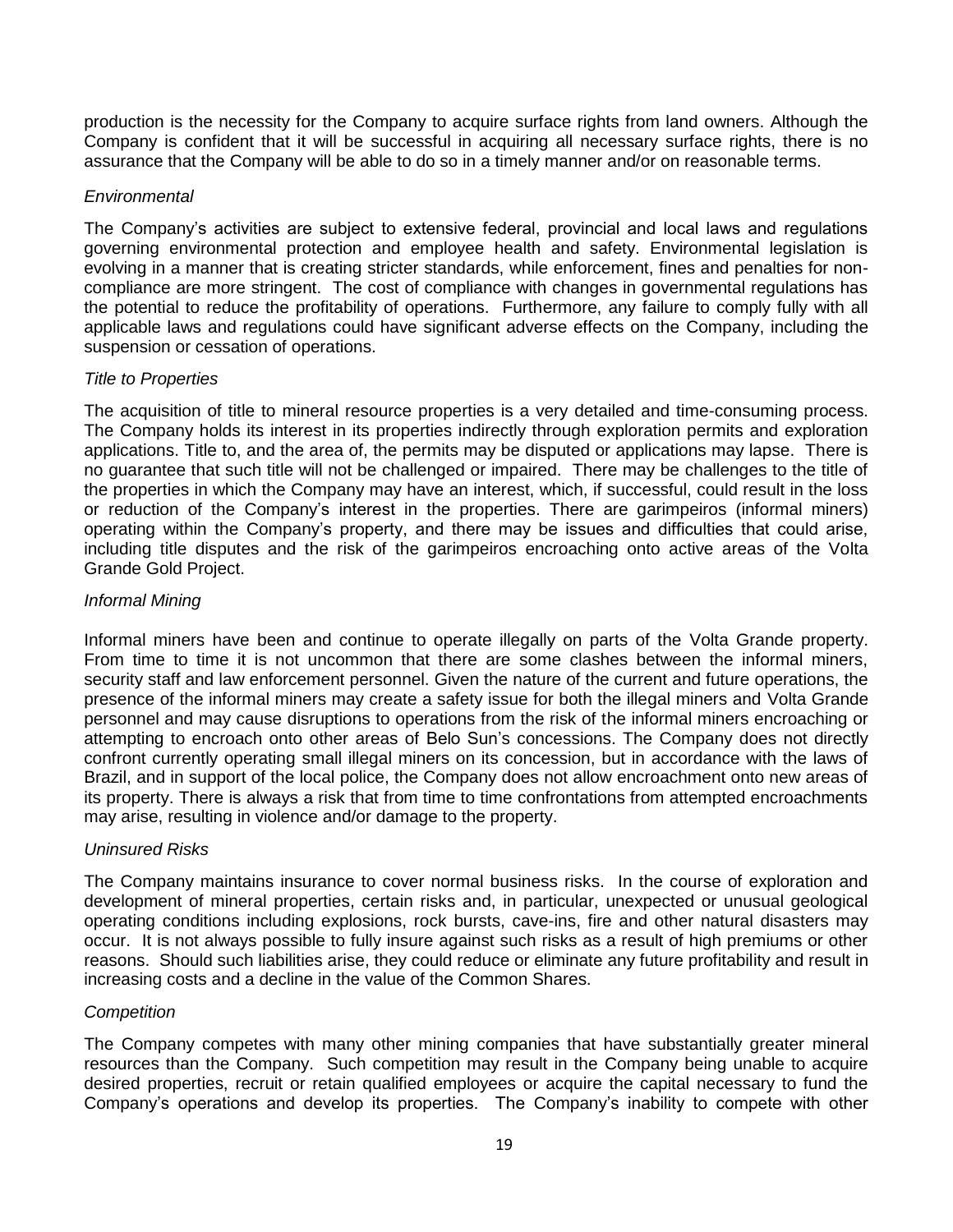mining companies for these mineral resources could have a material adverse effect on the Company's results of operations and business.

## *Dependence on Outside Parties*

The Company has relied upon consultants, engineers and others and intends to rely on these parties for exploration, drilling, and local expertise. Substantial expenditures are required to establish mineral reserves through drilling, to carry out environmental and social impact assessments, to develop metallurgical processes to extract the metal from the ore and, in the case of new properties, to develop the exploration and plant infrastructure at any particular site. If such parties' work is deficient or negligent or is not completed in a timely manner, it could have a material adverse effect on the Company.

# *Dependence on Key Personnel*

Belo Sun is reliant on key personnel it has employed or engaged. Loss of such personnel may have a material adverse impact on the performance of the Company. In addition, the recruiting of qualified personnel is critical to the Company's success. As Belo Sun's business grows, it will require additional key financial, administrative, mining, marketing and public relations personnel as well as additional staff for operations.

# *Dependence on Qualified Personnel*

Recruiting and retaining qualified personnel in the future is critical to the Company's success. As the Company develops its Volta Grande Gold Project toward commercial production, the need for skilled labour will increase. The number of persons skilled in the exploration and development of mining properties in Brazil is limited and competition for this workforce is intense. The development of the Volta Grande Gold Project and other initiatives of the Company may be significantly delayed or otherwise adversely affected if the Company cannot recruit and retain qualified personnel as and when required.

## *Litigation*

Belo Sun has entered into legal binding agreements with various third parties on a consulting and partnership basis. The interpretation of the rights and obligations that arise from such agreements is open to interpretation and Belo Sun may disagree with the position taken by the various other parties resulting in a dispute that could potentially initiate litigation and cause Belo Sun to incur legal costs in the future. Given the speculative and unpredictable nature of litigation, the outcome of any such disputes could have a material adverse effect on Belo Sun.

## *Availability of Reasonably Priced Raw Materials and Mining Equipment*

The Company will require a variety of raw materials in its business as well as a wide variety of mining equipment. To the extent these materials or equipment are unavailable or available only at significantly increased prices, the Company's production and financial performance could be adversely affected.

## *Share Price Fluctuations*

The market price of securities of many companies, particularly development stage companies, experience wide fluctuations in price that are not necessarily related to the operating performance, underlying asset values or prospects of such companies. There can be no assurance that fluctuations in the Company's share price will not occur.

## *Conflicts of Interest*

Certain of the Company's directors and officers serve or may agree to serve as directors or officers of other companies and, to the extent that such other companies may participate in ventures in which the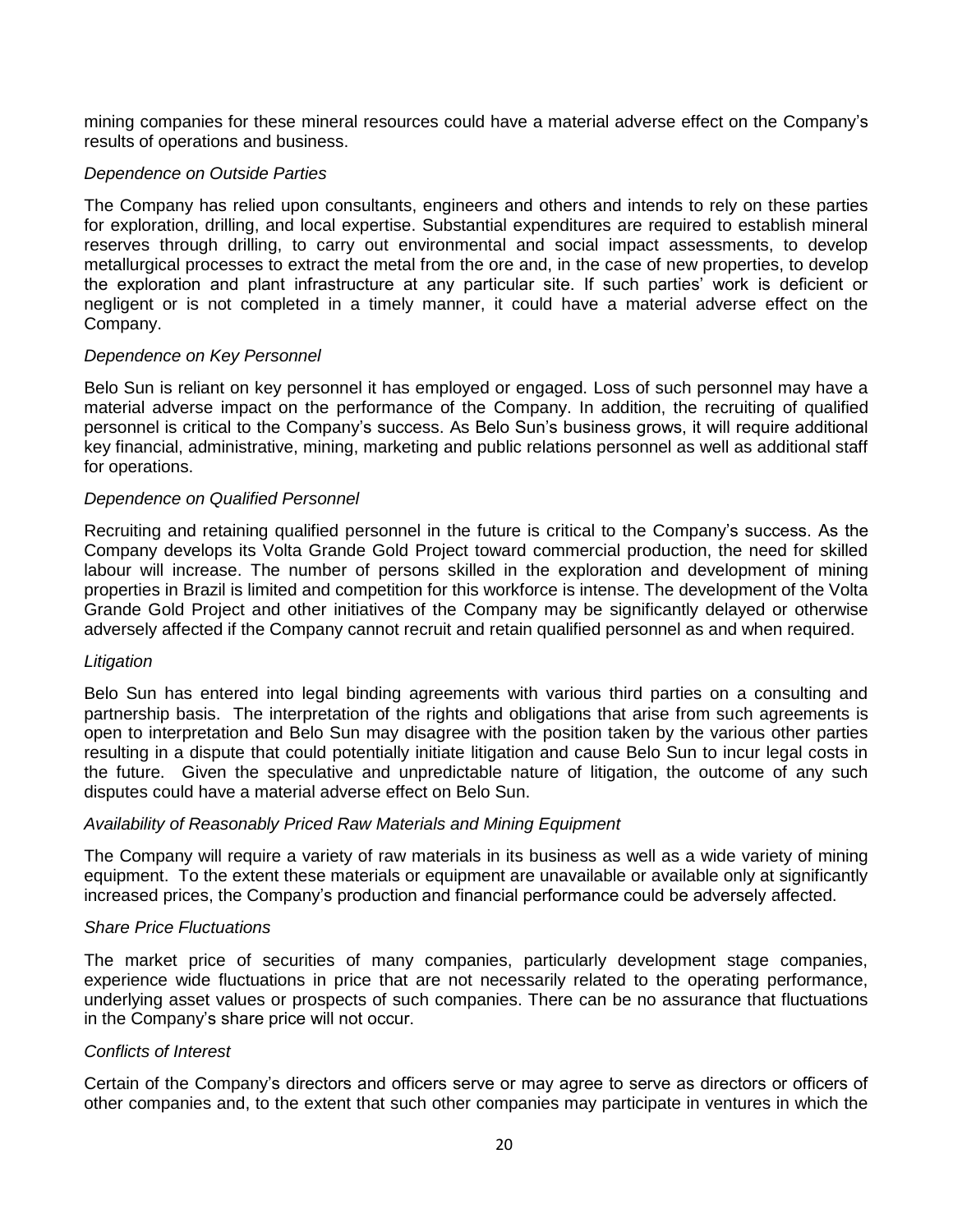Company may participate, the directors of the Company may have a conflict of interest in negotiating and concluding terms respecting such participation.

# *Foreign Operations*

At present, the operations of Belo Sun are located in Brazil. As a result, the operations of the Company are exposed to various levels of political, economic and other risks and uncertainties associated with operating in foreign jurisdiction. These risks and uncertainties include, but are not limited to, currency exchange rates; price controls; import or export controls; currency remittance; high rates of inflation; labour unrest; renegotiation or nullification of existing permits, applications and contracts, land or tax disputes; changes in taxation policies; restrictions on foreign exchanges; changing political condition; currency controls; and governmental regulations that may require the awarding of contracts of local contractors or require foreign contractors to employ citizens of, or purchase supplies from, a particular jurisdiction. Changes, if any, in mining or investment policies or shifts in political attitudes in Brazil or other countries in which Belo Sun conducts business may adversely affect the operations of the Company. The Company may become subject to local political unrest that could have a debilitating impact on operations, and at its extreme, could result in damage and injury to personnel and site infrastructure.

Failure to comply with applicable laws and regulations may result in enforcement actions and include corrective measures requiring capital expenditures, installing of additional equipment or remedial actions. Parties engaged in mining operations may be required to compensate those suffering loss or damage by reason of mining activities and may have civil or criminal fines or penalties imposed for violations of applicable laws or regulations.

# **DISCLOSURE CONTROLS AND PROCEDURES**

Management of the Company is responsible for establishing and maintaining disclosure controls and procedures. Management has designed such disclosure controls and procedures, or caused them to be designed under its supervision, to provide reasonable assurance that material information relating to the Company, including its consolidated subsidiaries, is made known to the Chief Executive Officer and the Chief Financial Officer by others within those entities.

# **INTERNAL CONTROL OVER FINANCIAL REPORTING**

Belo Sun's management, including the CEO and CFO, is responsible for establishing and maintaining adequate internal control over financial reporting. Under their supervision, the Company's internal control over financial reporting is a process designed to provide reasonable assurance regarding the reliability of financial reporting and the preparation of financial statements for external purposes in accordance with IFRS. The Company's internal control over financial reporting includes policies and procedures that:

• Pertain to the maintenance of records that, in reasonable detail, accurately and fairly reflect the transactions, acquisitions and dispositions of the assets of the Company;

• Provide reasonable assurance regarding the prevention or timely detection of unauthorized acquisition, use or disposition of the Company's assets that could have a material effect on the annual or interim financial statements.

The CEO and CFO have certified that Internal Controls over Financial Reporting have been designed to provide reasonable assurance regarding the reliability of financial reporting and the preparation of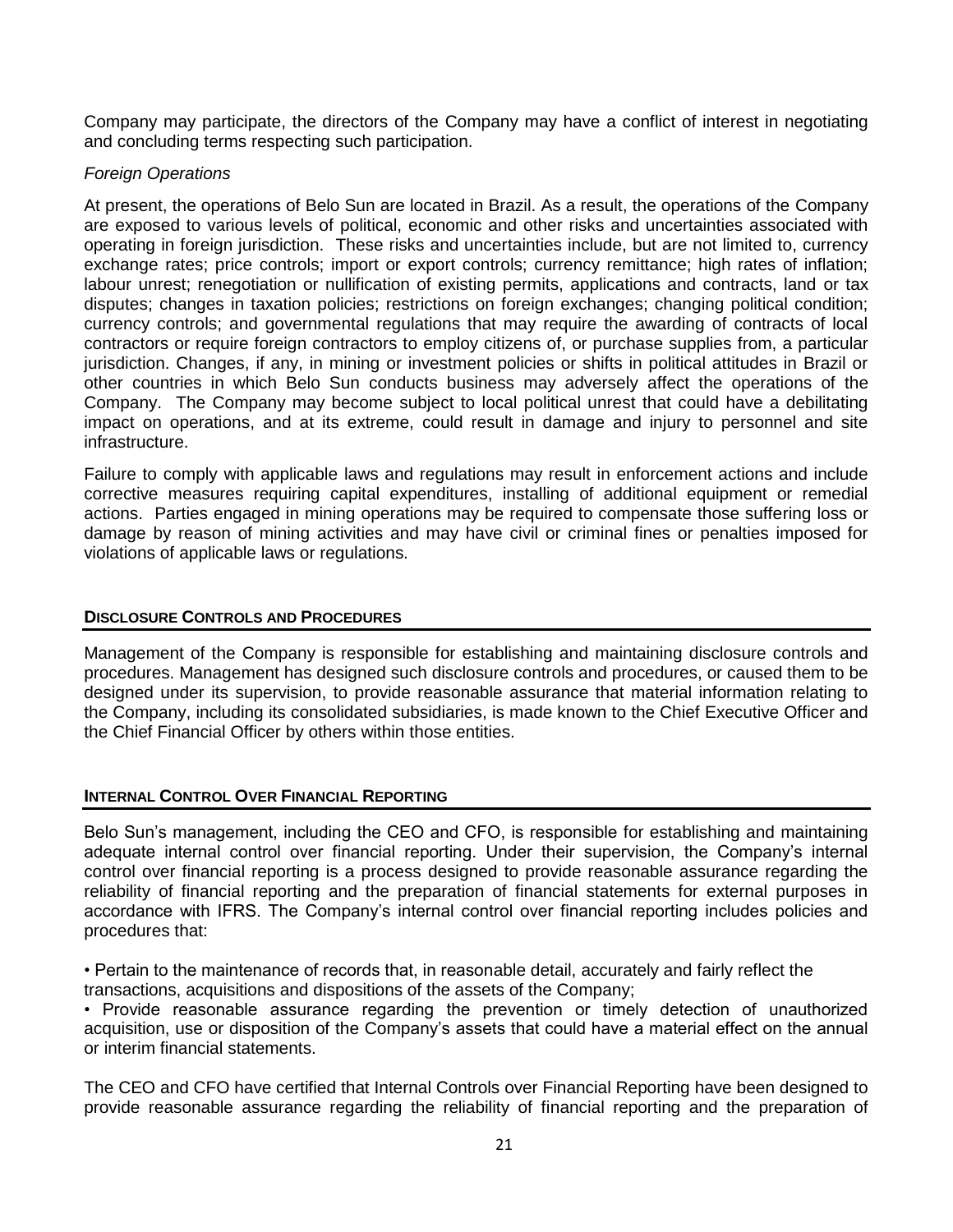financial statements for external purposes in accordance with IFRS. Management used the criteria set forth by the Committee of Sponsoring Organizations of the Treadway Commission on Internal Control (COSO) Framework to design the Company's internal contol over financial reporting. The Audit Committee of the Company has reviewed this MD&A and the consolidated financial statements for the three months ended March 31, 2012, and Belo Sun's Board of Directors approved these documents prior to their release.

## **LIMITATIONS OF CONTROLS AND PROCEDURES**

The Company's management, including the Chief Executive Officer and Chief Financial Officer, believe that disclosure controls and procedures and internal control over financial reporting, no matter how well conceived and operated, can provide only reasonable, not absolute, assurance that the objectives of the control system are met. Further, the design of a control system must reflect the fact that there are resource constraints, and the benefits of controls must be considered relative to their costs. Because of the inherent limitations in all control systems, they cannot provide absolute assurance that all control issues and instances of fraud, if any, within the Company have been prevented or detected. These inherent limitations include the realities that judgments in decision-making can be faulty, and that breakdowns can occur because of simple error or mistake. Additionally, controls can be circumvented by the individual acts of some persons, by collusion of two or more people, or by unauthorized override of the controls. The design of any control system also is based in part upon certain assumptions about the likelihood of future events, and there can be no assurance that any design will succeed in achieving its stated goals under all potential future conditions. Accordingly, because of the inherent limitations in a cost effective control system, misstatements due to error or fraud may occur and not be detected.

## **SIGNIFICANT ACCOUNTING POLICIES**

The Company's significant accounting policies can be found in Note 2 of its annual consolidated financial statements for the twelve months ended December 31, 2012.

## **Future Accounting Pronouncements**

Certain new standards, interpretations, amendments and improvements to existing standards were issued by the IASB or IFRIC that are mandatory for accounting periods beginning after January 1, 2011 or later periods. Updates are not applicable or are not consequential to the Company have been excluded thereof.

IFRS 7, Financial Instruments – Disclosures ("IFRS 7") was amended by the IASB in October 2010 and provides guidance on identifying transfers of financial assets and continuing involvement in transferred assets for disclosure purposes. The amendments introduce new disclosure requirements for transfers of financial assets including disclosures for financial assets that are not derecognized in their entirety, and for financial assets that are derecognized in their entirety but for which continuing involvement is retained. The amendments to IFRS 7 are effective for annual periods beginning on or after July 1, 2011. The Company has not yet determined the impact of the amendments to IFRS 7 on its financial statements.

IFRS 9, Financial Instruments -- Classification and Measurement ("IFRS 9") was issued November 2009 and contained requirements for financial assets. This standard addresses classification and measurement of financial assets and replaces the multiple category and measurement models in IAS 39 for debt instruments with a new mixed measurement model having only two categories: amortized cost and fair value through profit or loss. IFRS 9 also replaces the models for measuring equity instruments, and such instruments are either recognized at fair value through profit or loss or at fair value through other comprehensive income. This standard is required to be applied for accounting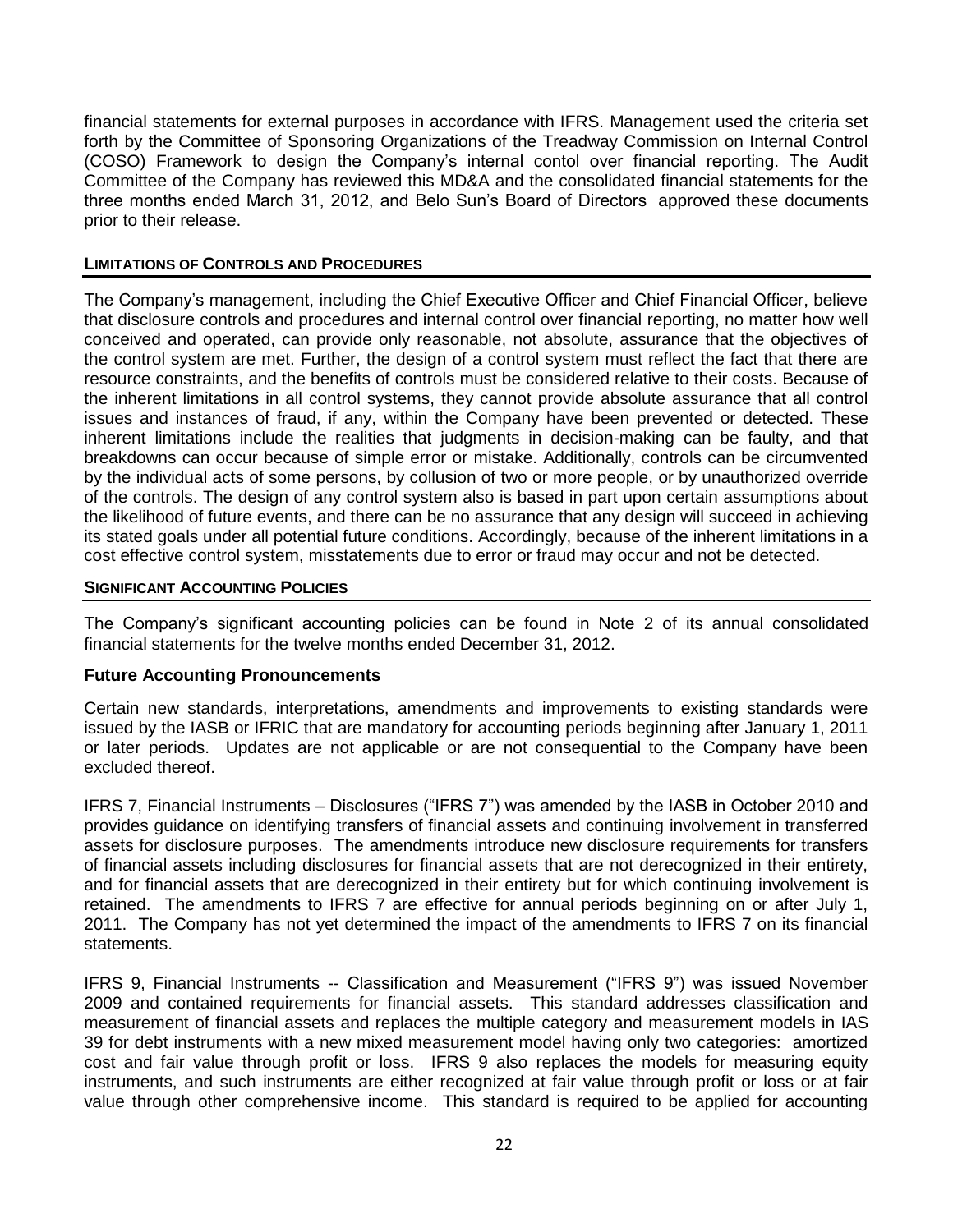periods beginning on or after January 1, 2013, with early adoption permitted, introduces new requirements for the classification and measurement of financial instruments. Management anticipates that this standard will be adopted in the Company's consolidated financial statements for the period beginning January 1, 2013, with early adoption permitted. The Company has not yet determined the potential impact of the amendments to IFRS 9 on its financial statements.

IFRS 10 Consolidated Financial Statements ("IFRS 10") provides a single model to be applied in the control analysis for all investees, including entities that currently are special purpose entities in the scope of SIC 12. In addition, the consolidation procedures are carried forward substantially unmodified from IAS 27 Consolidated and Separate Financial Statements. The Company intends to adopt IFRS 10 in its financial statements for the annual period beginning January 1, 2013. The Company has not yet determined the impact of the amendments to IFRS 10 on its financial statements.

IFRS 11, Joint Arrangements, establishes the core principle that a party to a joint arrangement determines the type of joint arrangement in which it is involved by assessing its rights and obligations and accounts for those rights and obligations in accordance with that type of joint arrangement. This standard is effective for annual periods beginning on or after January 1, 2013, with early application permitted.

IFRS 12, Disclosure of Involvement with Other Entities, requires the disclosure of information that enables users of financial statements to evaluate the nature of, and risks associated with, its interests in other entities and the effects of those interests on its financial position, financial performance and cash flows. This standard is effective for annual periods beginning on or after January 1, 2013, with early application permitted.

IFRS 13 Fair Value Measurement converges IFRS and US GAAP on how to measure fair value and the related fair value disclosures. The new standard creates a single source of guidance for fair value measurements, where fair value is required or permitted under IFRS, by not changing how fair value is used but how it is measured. The focus will be on an exit price. IFRS 13 is effective for annual periods beginning on or after January 1, 2013, with early adoption permitted. The Company has not yet determined the impact of the amendments to IFRS 13 on its financial statements.

IFRIC Interpretation 20, *Stripping Costs in the Production Phase of a Surface Mine* was issued by the IFRIC in October 2011. IFRIC 20 applies to all types of natural resources that are extracted using the surface mining activity process. IFRIC 20 may represent a change in accounting practice for some Canadian mining entities. Specifically, IFRIC 20 permits capitalization of stripping costs if all of the following three criteria are met:

- probability of future economic benefit (improved access to the ore body) flowing to the entity;
- identifiability of the component of the ore body for which access has been improved; and
- measurability of the costs associated to the stripping activity.

Furthermore, where the costs of the stripping activity asset and of the inventory produced are not separately identifiable, IFRIC 20 provides a more detailed cost allocation guidance based on a relevant production measure that allows allocation between inventory produced and the stripping activity asset. IFRIC 20 is effective for annual periods beginning on or after January 1, 2013. Early application is permitted.

IAS 1, *Presentation of Financial Statements* ("IAS 1"), has been amended to require entities to separate items presented in other comprehensive income ("OCI") into two groups, based on whether or not items may be recycled in the future. Entities that choose to present OCI items before tax will be required to